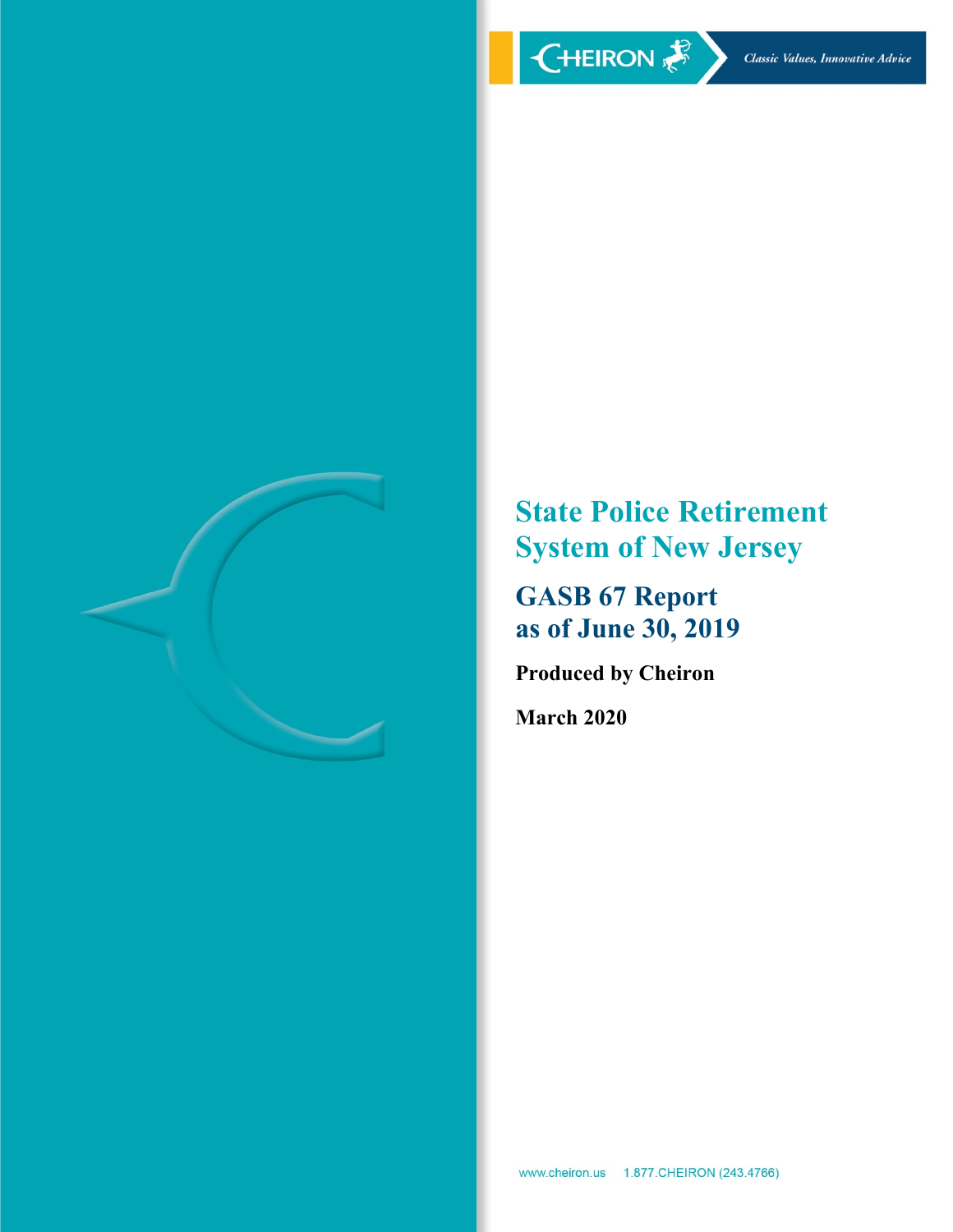# **TABLE OF CONTENTS**

| <b>Section</b>           | <u>Page</u> |  |
|--------------------------|-------------|--|
| Section I                |             |  |
| Section II               |             |  |
| Section III              |             |  |
| Section IV               |             |  |
| Section V                |             |  |
| Section VI               |             |  |
|                          |             |  |
| <i><u>Appendices</u></i> |             |  |
| Appendix A               |             |  |
| Appendix B               |             |  |
| Appendix C               |             |  |
| Appendix D               |             |  |
| Appendix E               |             |  |

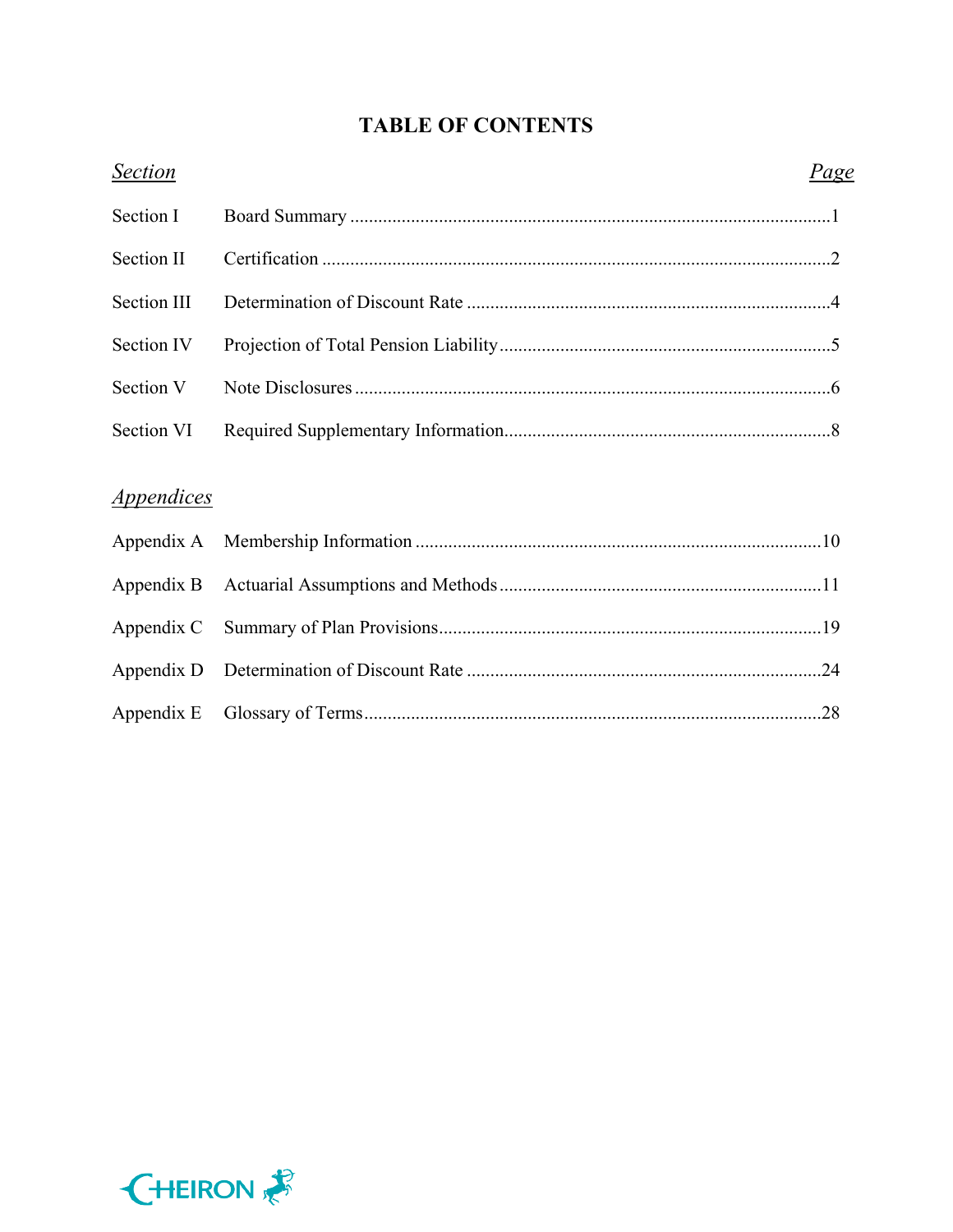## **SECTION I – BOARD SUMMARY**

The purpose of this report is to provide accounting and financial disclosure information under Governmental Accounting Standards Board Statement 67 for the State Police Retirement System of New Jersey (SPRS, Plan or System). This information includes:

- Projection of the Total Pension Liability from the valuation date to the measurement date,
- Calculation of the Net Pension Liability at the discount rate as well as discount rates 1% higher and lower than the discount rate, and
- Changes in the Net Pension Liability.

# **Highlights**

The reporting date for SPRS is June 30, 2019. Measurements as of the reporting date are based on the fair value of assets as of June 30, 2019 and the Total Pension Liability as of the valuation date, July 1, 2018, updated to June 30, 2019. As a result of the Experience Study covering the period July 1, 2014 through June 30, 2018, the assumed rates of termination, retirement, mortality, and inflation were updated. To see a detailed comparison of the changes refer to the Experience Study. The assumed discount rate used to measure the Total Pension Liability also changed as of the measurement date. We are not aware of any other significant events between the valuation date and the measurement date so the update procedures only included the addition of service cost and interest cost offset by actual benefit payments, and an adjustment to reflect the changes in assumptions.

The following table provides a summary of the key results during this reporting period.

| <b>Table I-1</b><br><b>Summary of Results</b>                 |                                     |                                |  |  |  |  |
|---------------------------------------------------------------|-------------------------------------|--------------------------------|--|--|--|--|
| <b>Measurement Date</b>                                       | <b>June 30, 2019</b>                | <b>June 30, 2018</b>           |  |  |  |  |
| <b>Total Pension Liability</b><br>Plan Fiduciary Net Position | 4,619,851,586<br>S<br>1,791,789,567 | 4,849,714,240<br>1,790,044,682 |  |  |  |  |
| Net Pension Liability                                         | 2,828,062,019                       | 3,059,669,558                  |  |  |  |  |

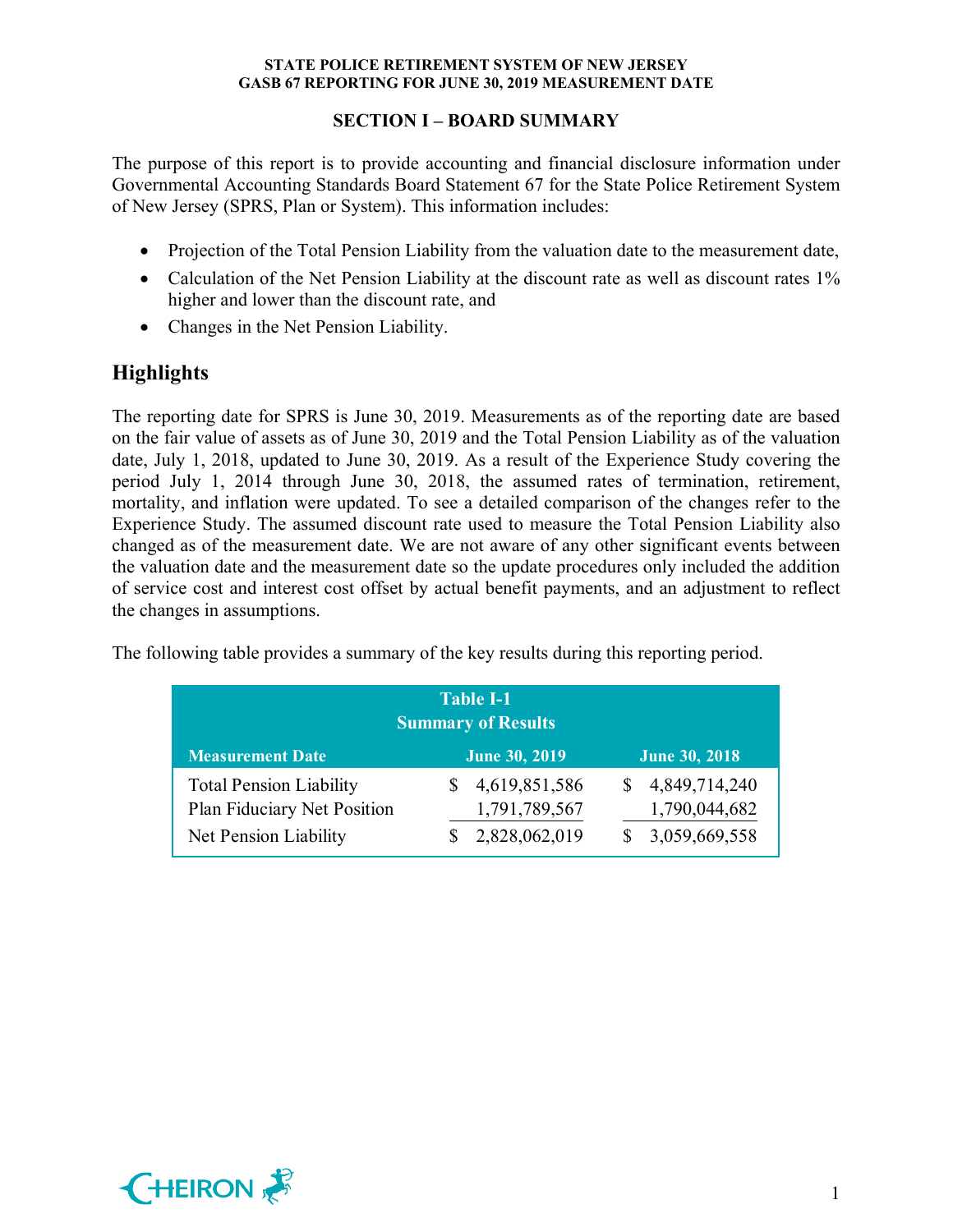#### **SECTION II – CERTIFICATION**

The purpose of this report is to provide accounting and financial reporting information under GASB 67 for the State Police Retirement System of New Jersey (SPRS). This report is for the use of SPRS, the Division of Pensions and Benefits (DPB) and their auditors in preparing financial reports in accordance with applicable law and accounting requirements. This report is not appropriate for other purposes, including the measurement of funding requirements for SPRS and estimating the price to settle SPRS's obligations.

In preparing our report, we relied on information (some oral and some written) supplied by the Division of Pensions and Benefits. This information includes, but is not limited to, the plan provisions, employee data, and financial information. We performed an informal examination of the obvious characteristics of the data for reasonableness and consistency in accordance with Actuarial Standard of Practice No. 23.

Future actuarial measurements may differ significantly from the current measurements due to such factors as the following: plan experience differing from that anticipated by the economic or demographic assumptions; changes in economic or demographic assumptions; and changes in plan provisions or applicable law.

For purposes of this report, the projection of the Plan's contributions and projected benefit payments as of June 30, 2019 was based on the recommended demographic assumptions of the July 1, 2014 – June 30, 2018 Experience Study, approved by the Board of Trustees on January 28, 2020. The calculation of the Total Pension Liability as of June 30, 2019 was based on the same demographic assumptions except for the mortality assumption, which was based on the SOA's MP-2019 mortality improvement scale upon direction from the DPB. While we do not find the use of the SOA's Scale MP-2019 unreasonable, it does not reflect the analysis of actual mortality experience from our Experience Study which was the basis for our recommended mortality assumptions, including the mortality improvement scale.

Based on the State Treasurer' recommendation the following investment return assumptions are used to determine the actuarially determined contributions:

- Effective with the July 1, 2017 valuation: 7.50% per annum,
- Effective with the July 1, 2019 valuation: 7.30% per annum,
- Effective with the July 1, 2021 valuation: 7.00% per annum.

In accordance with Paragraph 40 of GASB Statement No. 67, the projection of the Plan's fiduciary net position is based on a long-term expected rate of return of 7.00% per annum.

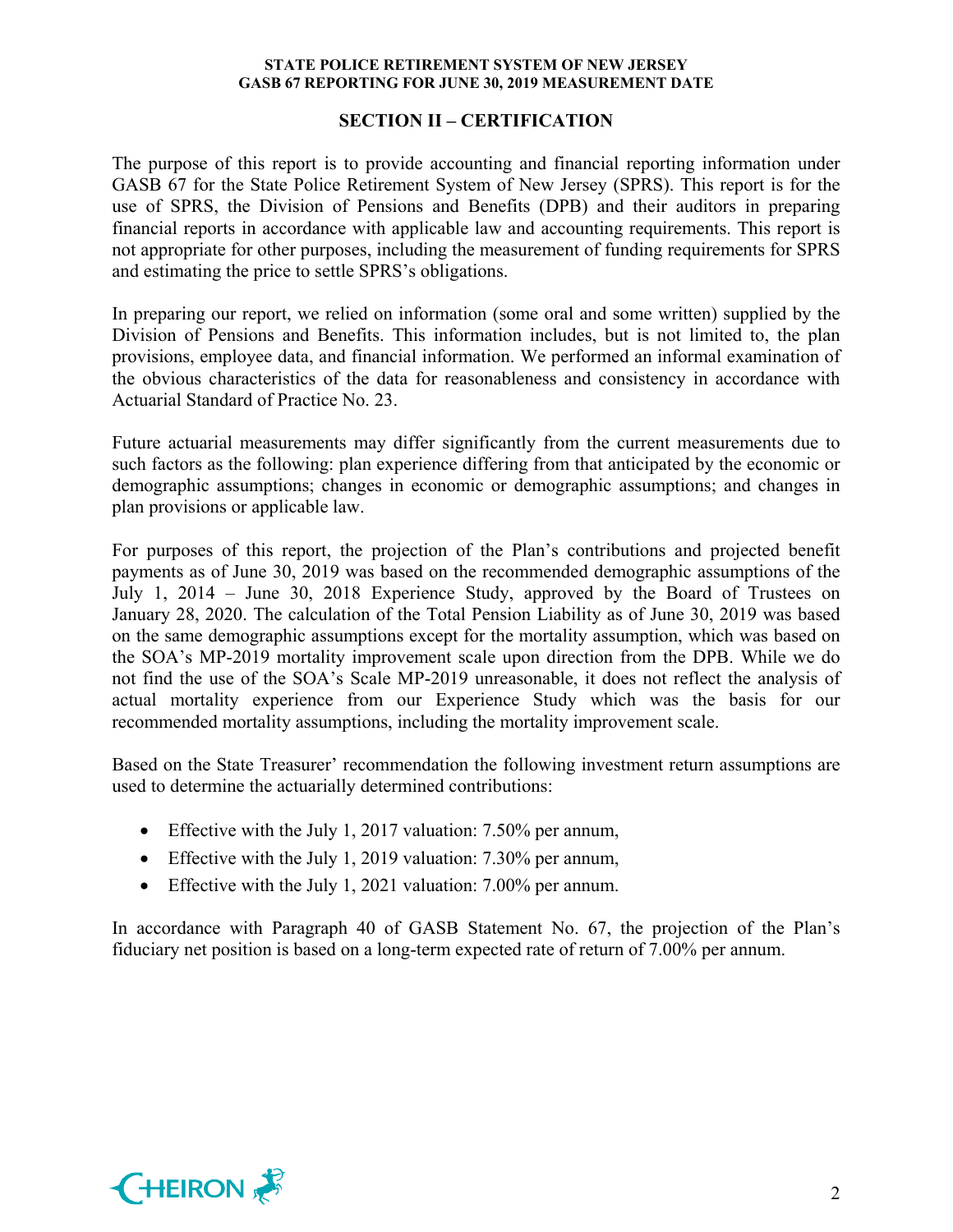#### **SECTION II – CERTIFICATION**

This report and its contents have been prepared in accordance with generally recognized and accepted actuarial principles and practices and our understanding of the Code of Professional Conduct and applicable Actuarial Standards of Practice set out by the Actuarial Standards Board as well as applicable laws and regulations. Furthermore, as credentialed actuaries, we meet the Qualification Standards of the American Academy of Actuaries to render the opinion contained in this report. This report does not address any contractual or legal issues. We are not attorneys and our firm does not provide any legal services or advice.

This report was prepared for SPRS for the purposes described herein and for the use by the plan auditor in completing an audit related to the matters herein. Other users of this report are not intended users as defined in the Actuarial Standards of Practice, and Cheiron assumes no duty or liability to such other users.

Janet Cranna, FSA, FCA, MAAA, EA Anu Patel, FSA, MAAA, EA Principal Consulting Actuary Principal Consulting Actuary

Anu Patil

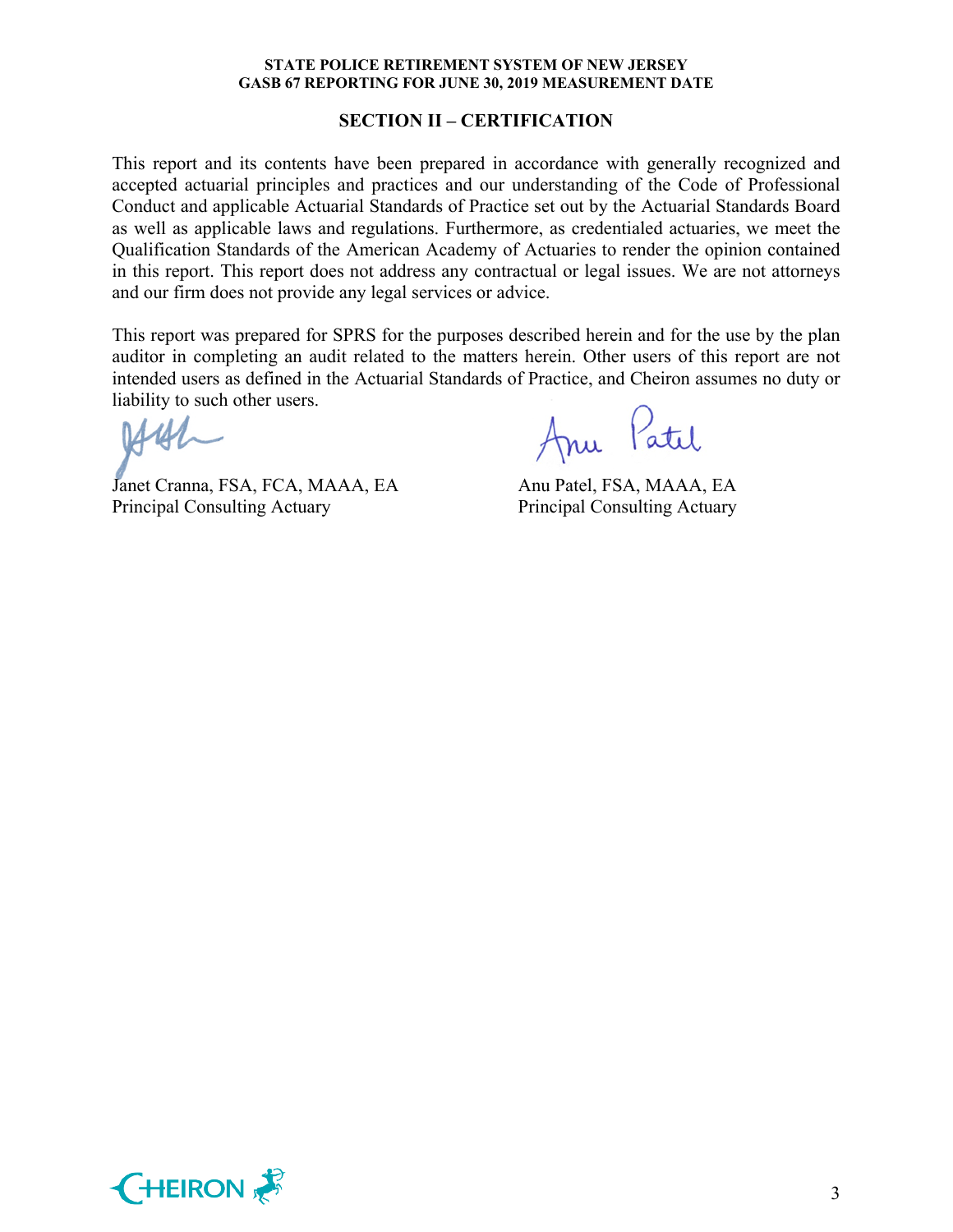# **SECTION III – DETERMINATION OF DISCOUNT RATE**

The discount rate used to measure the Total Pension Liability was 4.97% as of June 30, 2018 and 5.51% as of June 30, 2019. As discussed with the Division of Pensions and Benefits, the projection of cash flows used to determine the discount rate as of June 30, 2019 assumed:

- In accordance with Paragraph 40 of GASB Statement No. 67, the projection of the Plan's fiduciary net position is based on a long-term expected rate of return of 7.00% per annum.
- In accordance with Paragraph 37 of GASB Statement No. 67, the projection of the Plan's contributions and projected benefit payments are based on the same assumptions used to determine the expected contributions for the System. The demographic assumptions are based on the recommendations of the July 1, 2014 – June 30, 2018 Experience Study as approved by the Board of Trustees on January 28, 2020.

Based on the State Treasurer' recommendation the following investment return assumptions are used to determine the actuarially determined contributions:

- o Effective with the July 1, 2017 valuation: 7.50% per annum,
- o Effective with the July 1, 2019 valuation: 7.30% per annum,
- o Effective with the July 1, 2021 valuation: 7.00% per annum.
- It is assumed that the State will contribute 70.00% of the actuarially determined contribution and 100% of its Non-Contributory Group Insurance Premium Fund (NCGIPF) contribution for all years of the projection. The 70.00% contribution rate is the total State contribution rate expected to be paid in fiscal year ending June 30, 2020 with respect to the actuarially determined contribution for the fiscal year ending June 30, 2020 for all State administered retirement systems.
- Consistent with Chapter 83, P.L. 2016, it is assumed that the State will make pension contributions in equal amounts at the end of each quarter.
- Annual administrative expenses are assumed to be 0.27% of expected pension benefit payments.

Based on these assumptions, the pension Plan's fiduciary net position was projected to be available to make all projected future benefit payments of current Plan members through fiscal year ending 2051. Municipal bond rates of 3.87% as of June 30, 2018 and 3.50% as of June 30, 2019 were used in the development of the blended GASB discount rate after the Plan's fiduciary net position was no longer sufficient to make future benefit payments. As selected by the State Treasurer, the rates are based on the Bond Buyer GO 20-Bond Municipal Bond Index. Based on the long-term rate of return of 7.00% and the municipal bond rate of 3.87% as of June 30, 2018 and the long-term rate of return of 7.00% and the municipal bond rate of 3.50% as of June 30, 2019, the blended GASB discount rates are 4.97% as of June 30, 2018 and **5.51%** as of June 30, 2019. The assumed discount rates have been determined in accordance with the method prescribed by GASB Statement No. 67.

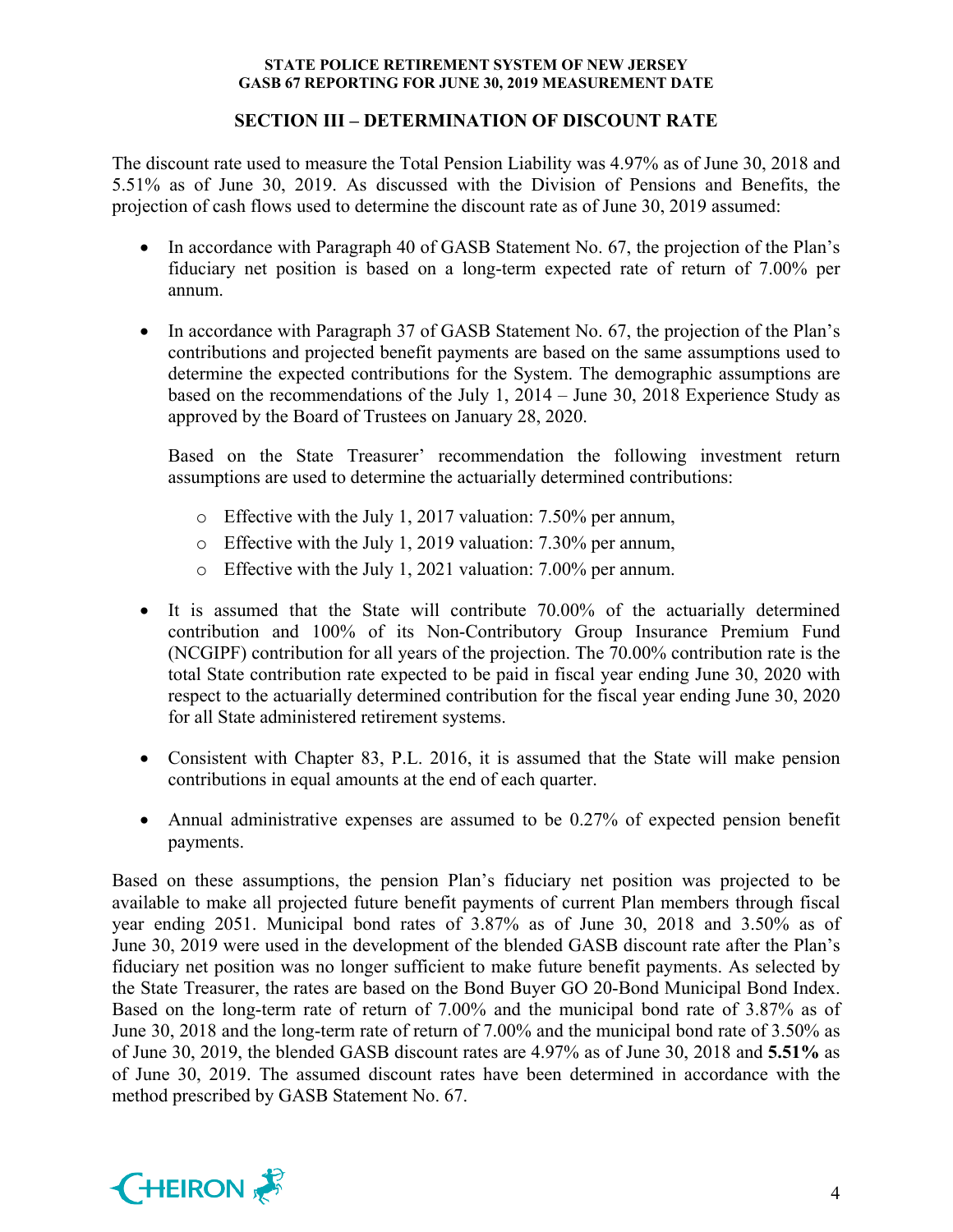# **SECTION IV – PROJECTION OF TOTAL PENSION LIABILITY**

The Total Pension Liability (TPL) at the end of the measurement year, June 30, 2019, is measured as of a valuation date of July 1, 2018 and projected to June 30, 2019. The TPL and service cost were calculated using the Entry Age Normal Cost Method as prescribed by GASB 67. All TPL amounts shown in Table IV-1 include liabilities attributable to the NCGIPF. In addition, net employer transfer contributions and net member transfer contributions with accumulated interest have been added to the June 30, 2019 TPL.

During the measurement year there was a change in assumptions. There were no other significant events during the projection period of which we are aware. Because the TPL shown in the prior report was measured as of July 1, 2017 and projected to June 30, 2018, it will not match the amounts measured as of July 1, 2018 that are shown in this exhibit.

The following table shows the projection of the TPL at discount rates equal to the rate used for disclosure and plus and minus one percent from the rate used for disclosure.

| <b>Table IV-1</b><br>Projection of Total Pension Liability from Valuation to Measurement Date |             |                 |               |                    |     |                 |
|-----------------------------------------------------------------------------------------------|-------------|-----------------|---------------|--------------------|-----|-----------------|
| <b>Discount Rate</b>                                                                          |             | 4.51%           |               | $5.51\%$           |     | 6.51%           |
| <b>Total Pension Liability, 7/1/2018</b>                                                      |             |                 |               |                    |     |                 |
| Actives                                                                                       | $\mathbf S$ | 1,681,191,920   | <sup>\$</sup> | $1,406,010,828$ \$ |     | 1,189,057,846   |
| Deferred Vested                                                                               |             | $\Omega$        |               | $\Omega$           |     |                 |
| Retirees                                                                                      |             | 3,476,997,710   |               | 3,106,140,383      |     | 2,800,528,527   |
| <b>Total</b>                                                                                  | \$.         | 5,158,189,630   | $\mathbf{s}$  | 4,512,151,211      | \$. | 3,989,586,373   |
| <b>Service Cost</b>                                                                           |             | 111,910,543     |               | 86,189,148         |     | 67, 104, 417    |
| <b>Benefit Payments</b>                                                                       |             | (225, 682, 230) |               | (225, 682, 230)    |     | (225, 682, 230) |
| <b>Net Transfer Contributions - Employer</b>                                                  |             | (76, 714)       |               | (76, 714)          |     | (76, 714)       |
| <b>Net Transfer Contributions - Member</b>                                                    |             | 36,880          |               | 36,880             |     | 36,880          |
| <b>Interest</b>                                                                               |             | 232,647,617     |               | 247, 233, 291      |     | 256,859,153     |
| <b>Total Pension Liability, 6/30/2019</b>                                                     | S           | 5,277,025,726   | -S            | 4,619,851,586      | -SS | 4,087,827,879   |

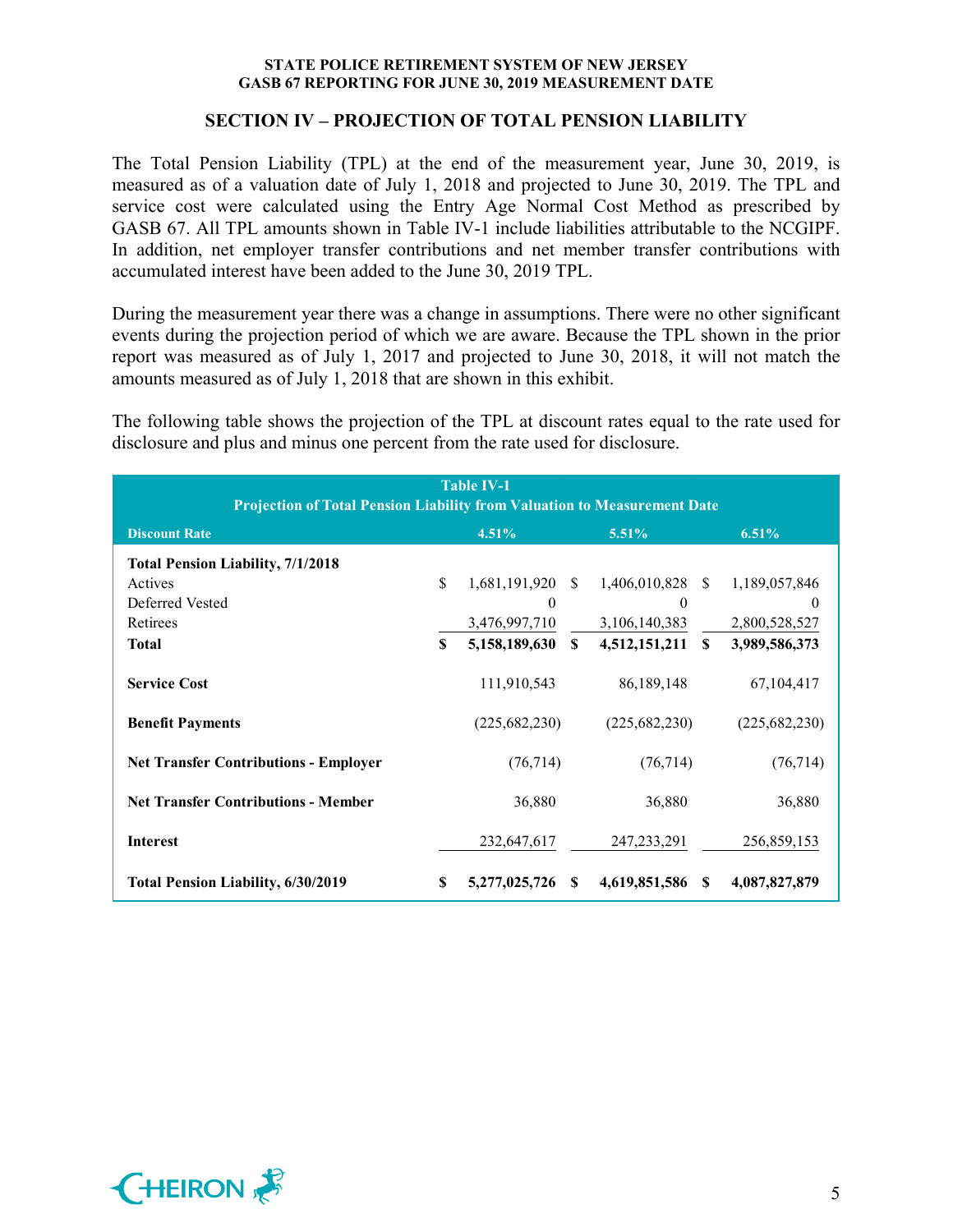#### **SECTION V – NOTE DISCLOSURES**

The following table shows the changes in the Total Pension Liability, the Plan Fiduciary Net Position (i.e., fair value of System assets), and the Net Pension Liability during the Measurement Year. There were changes in assumptions including the assumed rates of retirement, termination, mortality, and inflation resulting from the July 1, 2014 - June 30, 2018 Experience Study. The mortality rates used for the TPL were based on the MP-2019 mortality improvement scale as directed by the DPB. In addition, the discount rate increased from 4.97% as of June 30, 2018 to 5.51% as of June 30, 2019 in accordance with the method prescribed by GASB Statement No. 67. The impact of these changes is displayed on the following table.

| <b>Table V-1</b><br><b>Change in Net Pension Liability</b> |                                                                                                        |                 |    |                            |                                                       |                 |
|------------------------------------------------------------|--------------------------------------------------------------------------------------------------------|-----------------|----|----------------------------|-------------------------------------------------------|-----------------|
|                                                            |                                                                                                        |                 |    | <b>Increase (Decrease)</b> |                                                       |                 |
|                                                            | <b>Total Pension</b><br><b>Plan Fiduciary</b><br><b>Net Position</b><br><b>Liability</b><br>(b)<br>(a) |                 |    |                            | <b>Net Pension</b><br><b>Liability</b><br>$(a) - (b)$ |                 |
| <b>Balances at 6/30/2018</b>                               | \$                                                                                                     | 4,849,714,240   | S. | 1,790,044,682              | $\mathbb{S}$                                          | 3,059,669,558   |
| Changes for the year:                                      |                                                                                                        |                 |    |                            |                                                       |                 |
| Service cost                                               |                                                                                                        | 100,705,109     |    |                            |                                                       | 100,705,109     |
| <b>Interest</b>                                            |                                                                                                        | 240,494,663     |    |                            |                                                       | 240,494,663     |
| Changes of benefits                                        |                                                                                                        | $\Omega$        |    |                            |                                                       | 0               |
| Differences between expected and actual experience         |                                                                                                        | (11,528,958)    |    |                            |                                                       | (11,528,958)    |
| Changes of assumptions                                     |                                                                                                        | (333,811,404)   |    |                            |                                                       | (333,811,404)   |
| Contributions - employer                                   |                                                                                                        |                 |    | 98,182,956                 |                                                       | (98, 182, 956)  |
| Contributions - member                                     |                                                                                                        |                 |    | 24,183,990                 |                                                       | (24, 183, 990)  |
| Net transfers from other systems - employer                |                                                                                                        | (76, 714)       |    | (76, 714)                  |                                                       | 0               |
| Net transfers from other systems - member                  |                                                                                                        | 36,880          |    | 36,880                     |                                                       | 0               |
| Net investment income                                      |                                                                                                        |                 |    | 105,696,140                |                                                       | (105, 696, 140) |
| Benefit payments                                           |                                                                                                        | (225,682,230)   |    | (225, 682, 230)            |                                                       |                 |
| Administrative expense                                     |                                                                                                        |                 |    | (596, 137)                 |                                                       | 596,137         |
| Net changes                                                |                                                                                                        | (229, 862, 654) |    | 1,744,885                  |                                                       | (231,607,539)   |
| <b>Balances at 6/30/2019</b>                               | -S                                                                                                     | 4,619,851,586   | S  | 1,791,789,567              | <sup>\$</sup>                                         | 2,828,062,019   |

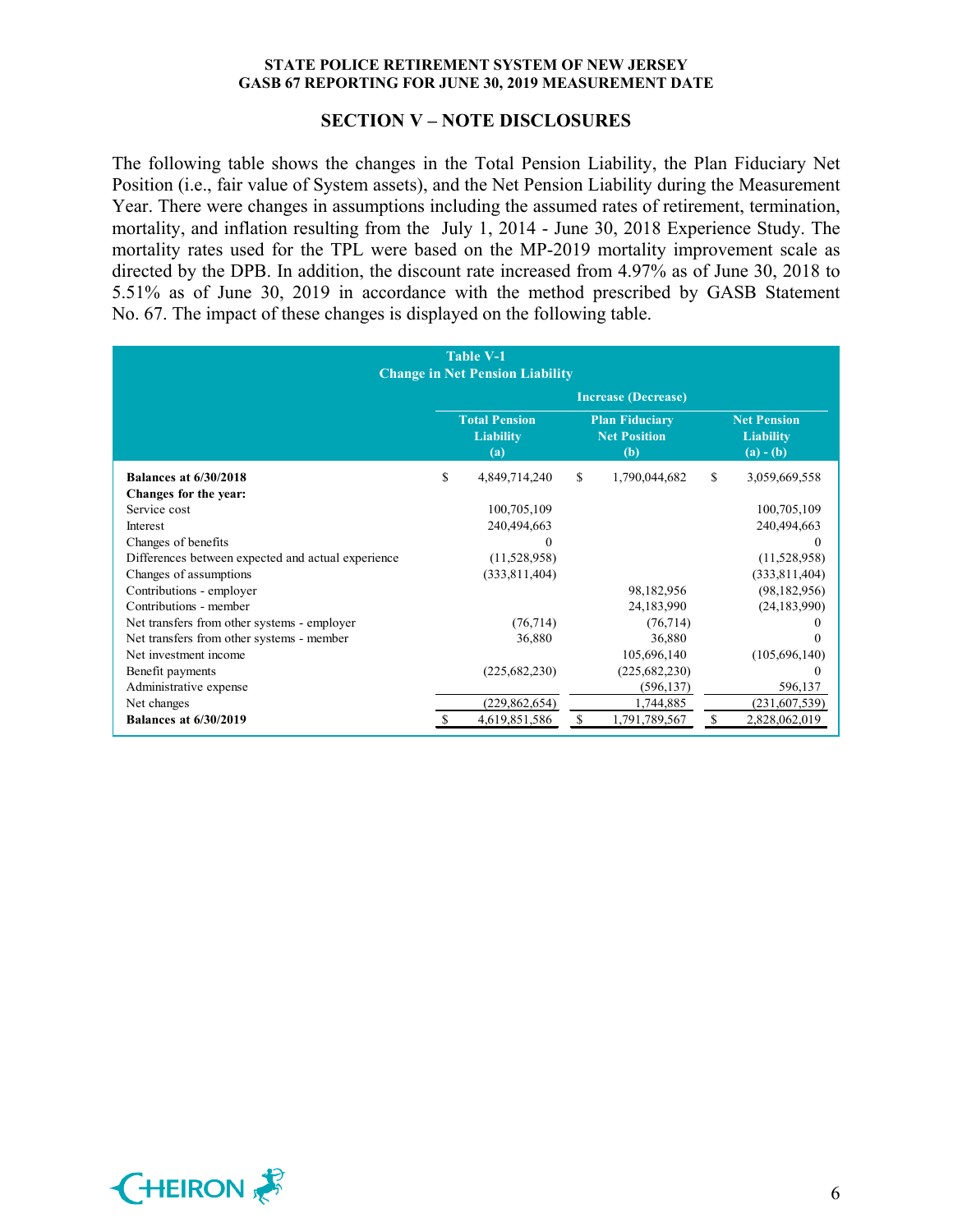# **SECTION V – NOTE DISCLOSURES**

Changes in the discount rate affect the measurement of the TPL. Lower discount rates produce a higher TPL and higher discount rates produce a lower TPL. Because the discount rate does not affect the measurement of assets, the percentage change in the NPL can be very significant for a relatively small change in the discount rate. The following table shows the sensitivity of the NPL to the discount rate.

| Table V-2<br><b>Sensitivity of Net Pension Liability to Changes in Discount Rate</b>                                |    |                                                    |    |                                                    |  |                                                 |  |
|---------------------------------------------------------------------------------------------------------------------|----|----------------------------------------------------|----|----------------------------------------------------|--|-------------------------------------------------|--|
| $1\%$<br>$1\%$<br><b>Discount</b><br><b>Decrease</b><br><b>Increase</b><br>Rate<br>$4.51\%$<br>$5.51\%$<br>$6.51\%$ |    |                                                    |    |                                                    |  |                                                 |  |
| <b>Total Pension Liability</b><br>Plan Fiduciary Net Position<br>Net Pension Liability                              | \$ | 5, 277, 025, 726<br>1,791,789,567<br>3,485,236,159 | -S | 4,619,851,586 \$<br>1,791,789,567<br>2,828,062,019 |  | 4,087,827,879<br>1,791,789,567<br>2,296,038,312 |  |
| Plan Fiduciary Net Position as a<br>Percentage of the Total Pension Liability                                       |    | 34.0%                                              |    | 38.8%                                              |  | 43.8%                                           |  |

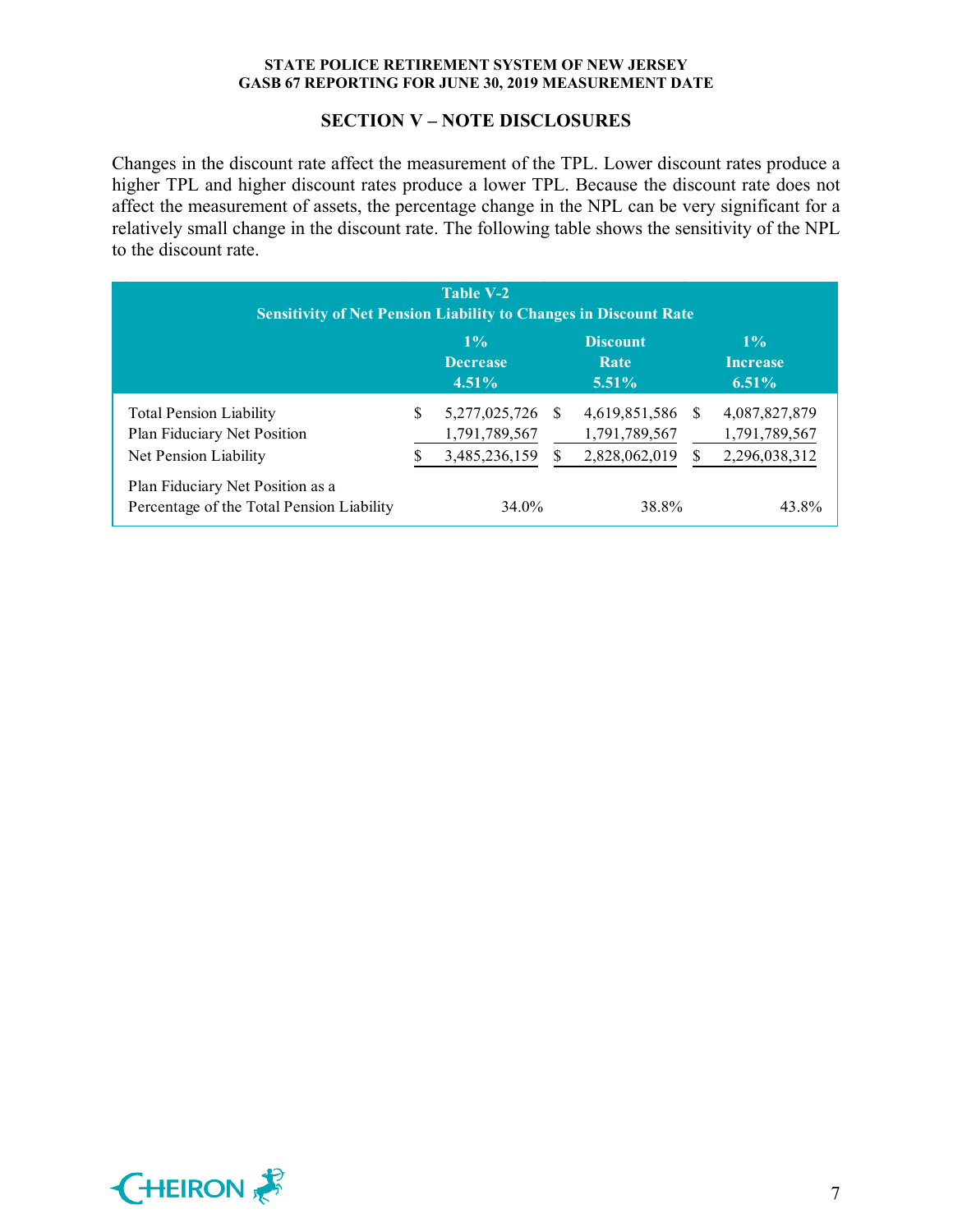# **SECTION VI – REQUIRED SUPPLEMENTARY INFORMATION**

The following schedule shows the changes in NPL and related ratios required by GASB for the current and prior years.

| <b>Table VI-1</b><br><b>Schedule of Changes in Net Pension Liability and Related Ratios</b> |             |                      |               |                  |  |
|---------------------------------------------------------------------------------------------|-------------|----------------------|---------------|------------------|--|
|                                                                                             |             | <b>FYE 2019</b>      |               | <b>FYE 2018</b>  |  |
| <b>Total Pension Liability</b>                                                              |             |                      |               |                  |  |
| Service cost                                                                                | \$          | 100,705,109          | <sup>\$</sup> | 119,718,797      |  |
| Interest (includes interest on service cost)                                                |             | 240,494,663          |               | 226,928,605      |  |
| Changes of benefit terms                                                                    |             | $\mathbf{0}$         |               | $\mathbf{0}$     |  |
| Differences between expected and actual experience                                          |             | (11,528,958)         |               | (19, 592, 172)   |  |
| Changes of assumptions                                                                      |             | (333, 811, 404)      |               | (379, 490, 284)  |  |
| Net transfers from other systems - employer                                                 |             | (76, 714)            |               | 13,714           |  |
| Net transfers from other systems - member                                                   |             | 36,880               |               | 177,189          |  |
| Benefit payments, including refunds of member contributions                                 |             | (225, 682, 230)      |               | (222,315,723)    |  |
| Net change in total pension liability                                                       | $\mathbf S$ | $(229, 862, 654)$ \$ |               | (274, 559, 874)  |  |
| <b>Total pension liability - beginning</b>                                                  |             | 4,849,714,240        |               | 5, 124, 274, 114 |  |
| <b>Total pension liability - ending</b>                                                     | \$          | 4,619,851,586        | \$            | 4,849,714,240    |  |
| <b>Plan fiduciary net position</b>                                                          |             |                      |               |                  |  |
| Contributions - employer                                                                    | \$          | 98,182,956           | \$            | 74,603,780       |  |
| Contributions - member                                                                      |             | 24,183,990           |               | 22,416,571       |  |
| Net transfers from other systems - employer                                                 |             | (76, 714)            |               | 13,714           |  |
| Net transfers from other systems - member                                                   |             | 36,880               |               | 177,189          |  |
| Net investment income                                                                       |             | 105,696,140          |               | 154,029,009      |  |
| Benefit payments, including refunds of member contributions                                 |             | (225, 682, 230)      |               | (222, 315, 723)  |  |
| Administrative expense                                                                      |             | (596, 137)           |               | (377, 193)       |  |
| Net change in plan fiduciary net position                                                   | S           | 1,744,885            | S             | 28,547,347       |  |
| Plan fiduciary net position - beginning                                                     |             | 1,790,044,682        |               | 1,761,497,335    |  |
| Plan fiduciary net position - ending                                                        | \$          | 1,791,789,567        | \$            | 1,790,044,682    |  |
| Net pension liability - ending                                                              |             | 2,828,062,019        | $\mathbf S$   | 3,059,669,558    |  |
| Plan fiduciary net position as a percentage of the total pension liability                  |             | 38.78%               |               | 36.91%           |  |
| <b>Covered payroll</b>                                                                      | \$          | 275,790,087          | <sup>\$</sup> | 284,707,387      |  |
| Net pension liability as a percentage of covered payroll                                    |             | 1,025.44%            |               | 1,074.67%        |  |
|                                                                                             |             |                      |               |                  |  |

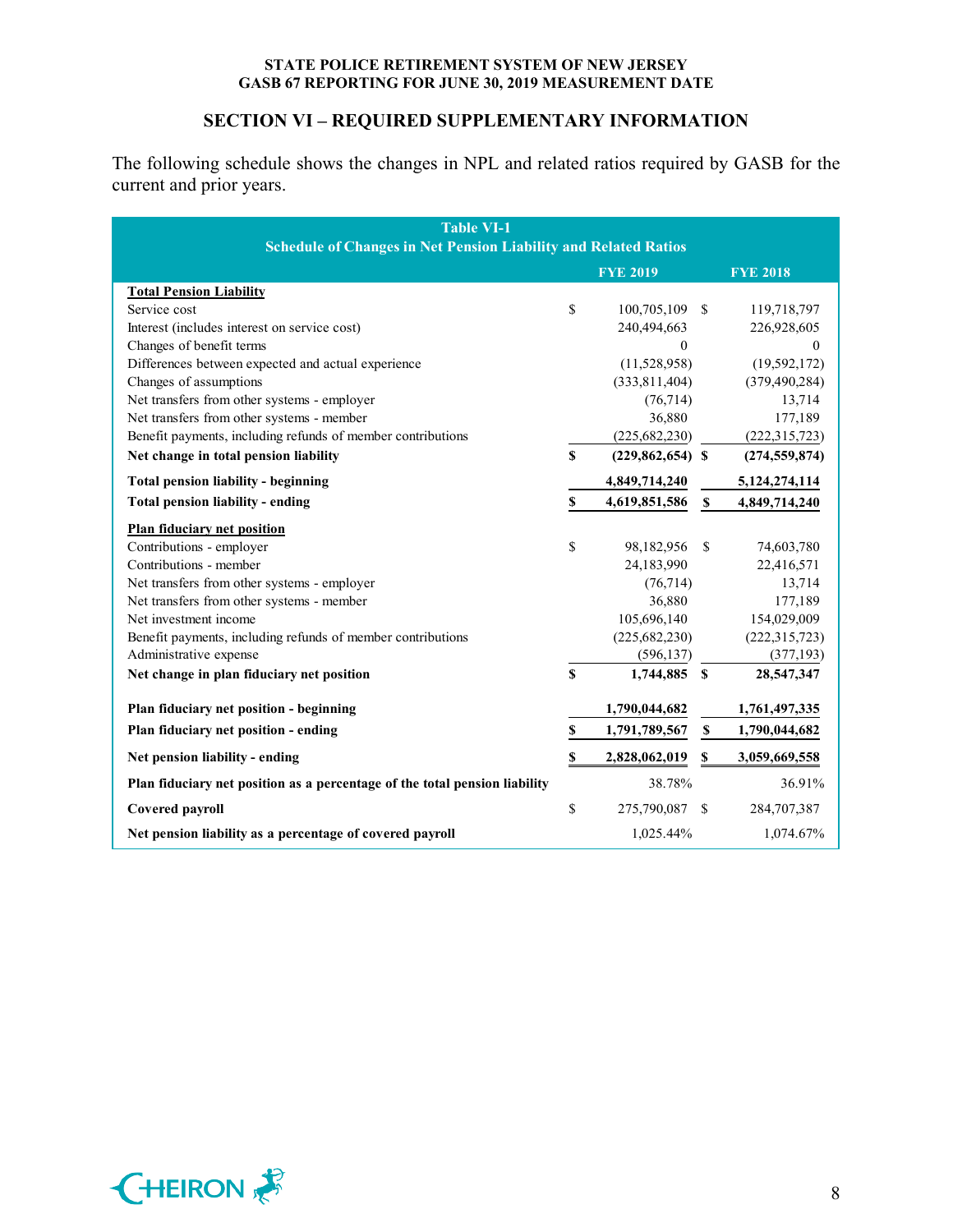# **SECTION VI – REQUIRED SUPPLEMENTARY INFORMATION**

If an Actuarially Determined Contribution (ADC) is calculated, the following schedule is required. An ADC is a contribution amount determined in accordance with Actuarial Standards of Practice. Amounts shown for the ADC and actual contributions in the table below include the Non-Contributory Group Insurance Premium Fund costs.

| Table VI-2<br><b>Schedule of Employer Contributions</b>                                                                                                |   |                                           |      |                                         |  |  |
|--------------------------------------------------------------------------------------------------------------------------------------------------------|---|-------------------------------------------|------|-----------------------------------------|--|--|
| <b>FYE 2018</b><br><b>FYE 2019</b>                                                                                                                     |   |                                           |      |                                         |  |  |
| <b>Actuarially Determined Contribution</b><br>Contributions in Relation to the Actuarially Determined Contribution<br>Contribution Deficiency/(Excess) | S | 161, 134, 729<br>98,182,956<br>62,951,773 | - \$ | 145,908,823<br>74,603,780<br>71,305,043 |  |  |
| Covered Payroll<br>Contributions as a Percentage of Covered Payroll                                                                                    | S | 275,790,087<br>35.60%                     | - \$ | 284, 707, 387<br>26.20%                 |  |  |

The following summarizes key methods and assumptions used to determine the Actuarially Determined Contribution for FYE 2019.

| Valuation Date:                   | July 1, 2017                                                                                                                                                                                                                                                                                                                                                    |
|-----------------------------------|-----------------------------------------------------------------------------------------------------------------------------------------------------------------------------------------------------------------------------------------------------------------------------------------------------------------------------------------------------------------|
| Timing:                           | Actuarial determined contributions are calculated as of the July 1 preceding<br>the fiscal year in which contributions are made.                                                                                                                                                                                                                                |
| Actuarial cost<br>method:         | Projected Unit Credit                                                                                                                                                                                                                                                                                                                                           |
| Amortization method:              | Level dollar                                                                                                                                                                                                                                                                                                                                                    |
| Remaining<br>amortization period: | Open 30-year period                                                                                                                                                                                                                                                                                                                                             |
| Asset valuation<br>method:        | 5-year smoothing of difference between market value and expected actuarial<br>value                                                                                                                                                                                                                                                                             |
| Investment rate of<br>return:     | 7.50%                                                                                                                                                                                                                                                                                                                                                           |
| Salary increases:                 | 2.95% per year through fiscal year 2025; 3.95% per year for fiscal years 2026<br>and thereafter                                                                                                                                                                                                                                                                 |
| Mortality:                        | <i>Healthy Lives:</i> RP-2000 Combined Healthy Mortality Table, set back 3 years<br>for males, projected on a generational basis using Scale BB from the base year<br>of 2000 to 2013 and the Conduent Modified 2014 Projection scale thereafter<br>Disabled Lives: RP-2000 Combined Healthy Mortality Table, set forward 5<br>years for both males and females |

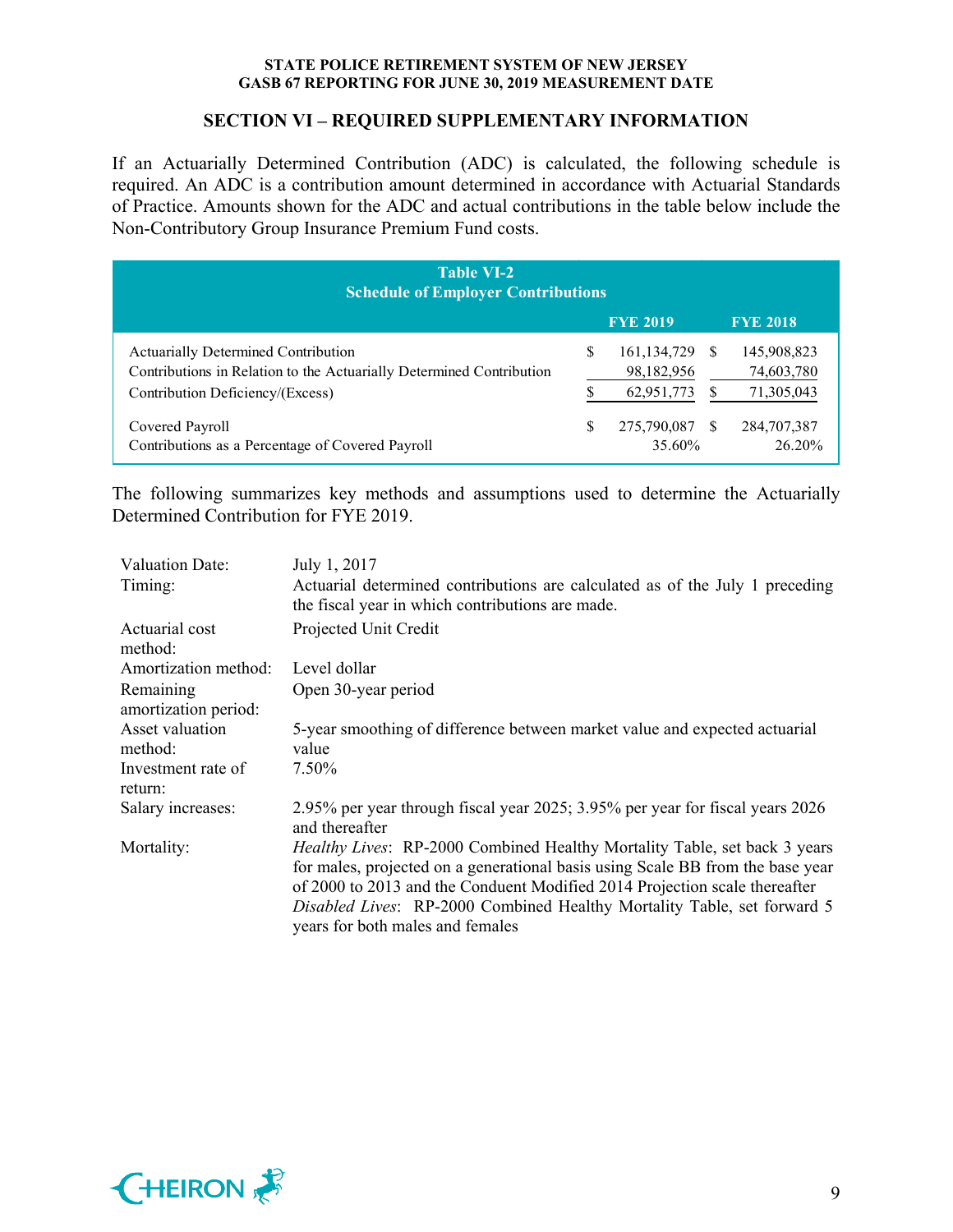# **APPENDIX A – MEMBERSHIP INFORMATION**

| <b>Plan Membership</b>                                                                 |                     |                     |  |  |  |  |
|----------------------------------------------------------------------------------------|---------------------|---------------------|--|--|--|--|
|                                                                                        | <b>July 1, 2018</b> | <b>July 1, 2017</b> |  |  |  |  |
| <b>Contributing Actives</b>                                                            | 2,661               | 2,762               |  |  |  |  |
| Non-Contributing Actives                                                               | 52                  | 50                  |  |  |  |  |
| <b>Terminated Vested</b>                                                               | $\theta$            |                     |  |  |  |  |
| Inactive Receiving Benefits*                                                           | 3,404               | 3,337               |  |  |  |  |
| Total                                                                                  | 6,117               | 6,149               |  |  |  |  |
| Annual Compensation for Contributing Actives<br>Annual Retirement Allowances for Those | \$275,790,087       | \$284,707,387       |  |  |  |  |
| Receiving Benefits                                                                     | \$222,196,734       | \$215,636,675       |  |  |  |  |

\* QDRO recipients are excluded from the counts

The July 1, 2017 membership information shown in the table above is based on Cheiron's processed data and may not match the prior actuary's report.

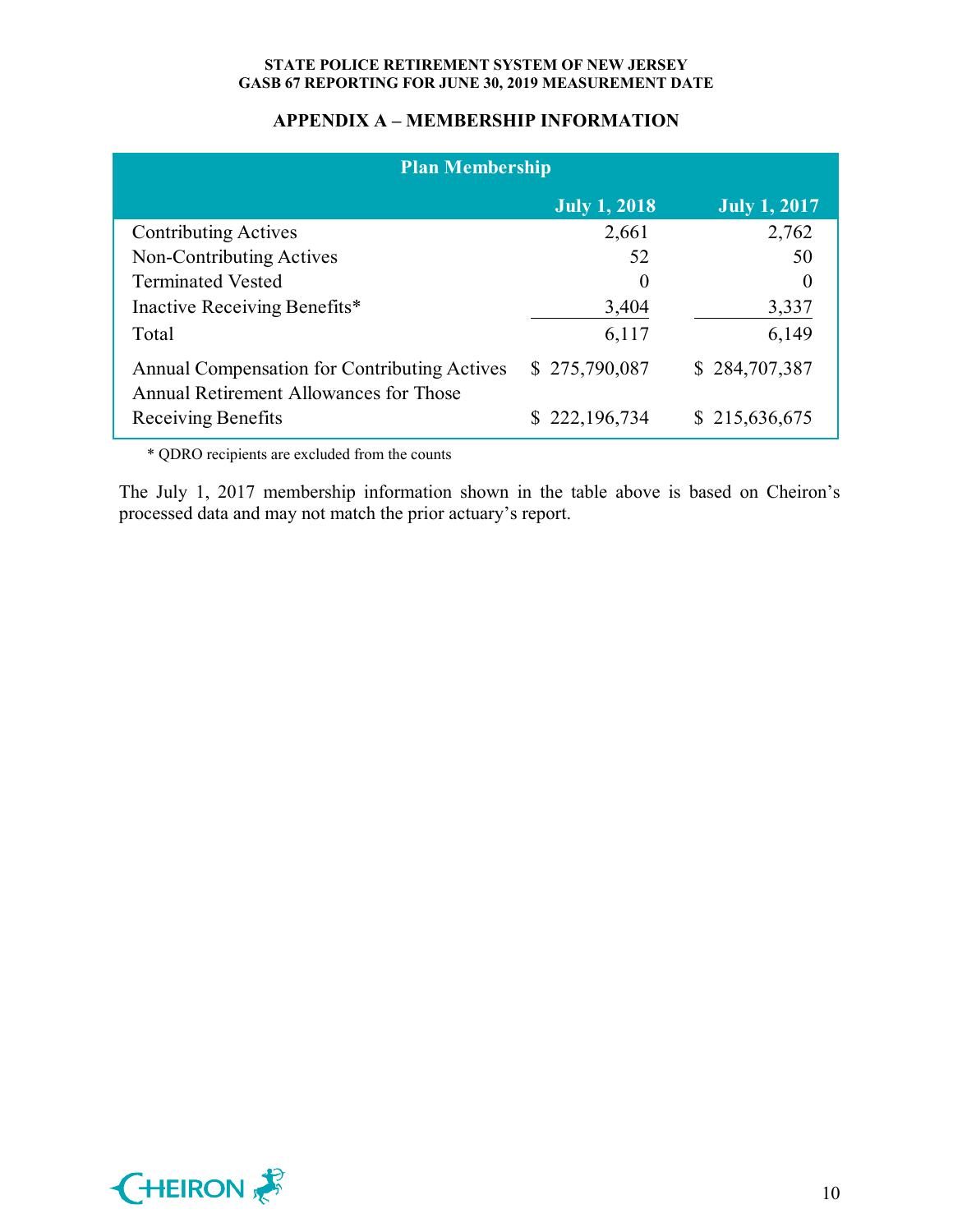# **APPENDIX B – ACTUARIAL ASSUMPTIONS AND METHODS**

# **A. Actuarial Assumptions**

| 1. Investment Rate of<br><b>Return for</b><br>determining<br><b>Actuarially</b><br><b>Determined</b><br><b>Contributions</b> | July 1, 2018 valuation: 7.50% per annum, compounded annually.<br>$\bullet$<br>July 1, 2019 valuation: 7.30% per annum, compounded annually.<br>$\bullet$<br>July 1, 2020 valuation: 7.30% per annum, compounded annually.<br>$\bullet$<br>July 1, 2021 and later valuations: 7.00% per annum, compounded<br>$\bullet$<br>annually. |  |  |  |  |  |  |
|------------------------------------------------------------------------------------------------------------------------------|------------------------------------------------------------------------------------------------------------------------------------------------------------------------------------------------------------------------------------------------------------------------------------------------------------------------------------|--|--|--|--|--|--|
| 2. Long-Term Expected<br><b>Rate of Return</b>                                                                               | 7.00% per annum, compounded annually.                                                                                                                                                                                                                                                                                              |  |  |  |  |  |  |
| 3. GASB 67 Effective<br><b>Discount Rate</b>                                                                                 | June 30, 2018: 4.97% per annum, compounded annually.<br>$\bullet$<br>June 30, 2019: 5.51% per annum, compounded annually.<br>$\bullet$                                                                                                                                                                                             |  |  |  |  |  |  |
| 4. Price Inflation                                                                                                           | 2.75% per annum, compounded annually.                                                                                                                                                                                                                                                                                              |  |  |  |  |  |  |
| 5. Wage Inflation                                                                                                            | 3.25% per annum, compounded annually.                                                                                                                                                                                                                                                                                              |  |  |  |  |  |  |
| 6. Cost-of-Living<br><b>Adjustments (COLAs)</b>                                                                              | No future COLAs are assumed. Previously granted COLAs are<br>included in the data.                                                                                                                                                                                                                                                 |  |  |  |  |  |  |
| 7. Salary Increases                                                                                                          | Salaries are assumed to increase by 2.95% per year through fiscal<br>year 2025 and 3.95% per year for fiscal years 2026 and thereafter.                                                                                                                                                                                            |  |  |  |  |  |  |
| 8. $401(a)(17)$ Pay Limit                                                                                                    | \$275,000 in 2018 increasing 2.75% per annum, compounded<br>annually.                                                                                                                                                                                                                                                              |  |  |  |  |  |  |
| 9. Social Security Wage<br><b>Base</b>                                                                                       | $$128,400$ in $2018$ increasing $3.25\%$ per annum, compounded<br>annually.                                                                                                                                                                                                                                                        |  |  |  |  |  |  |

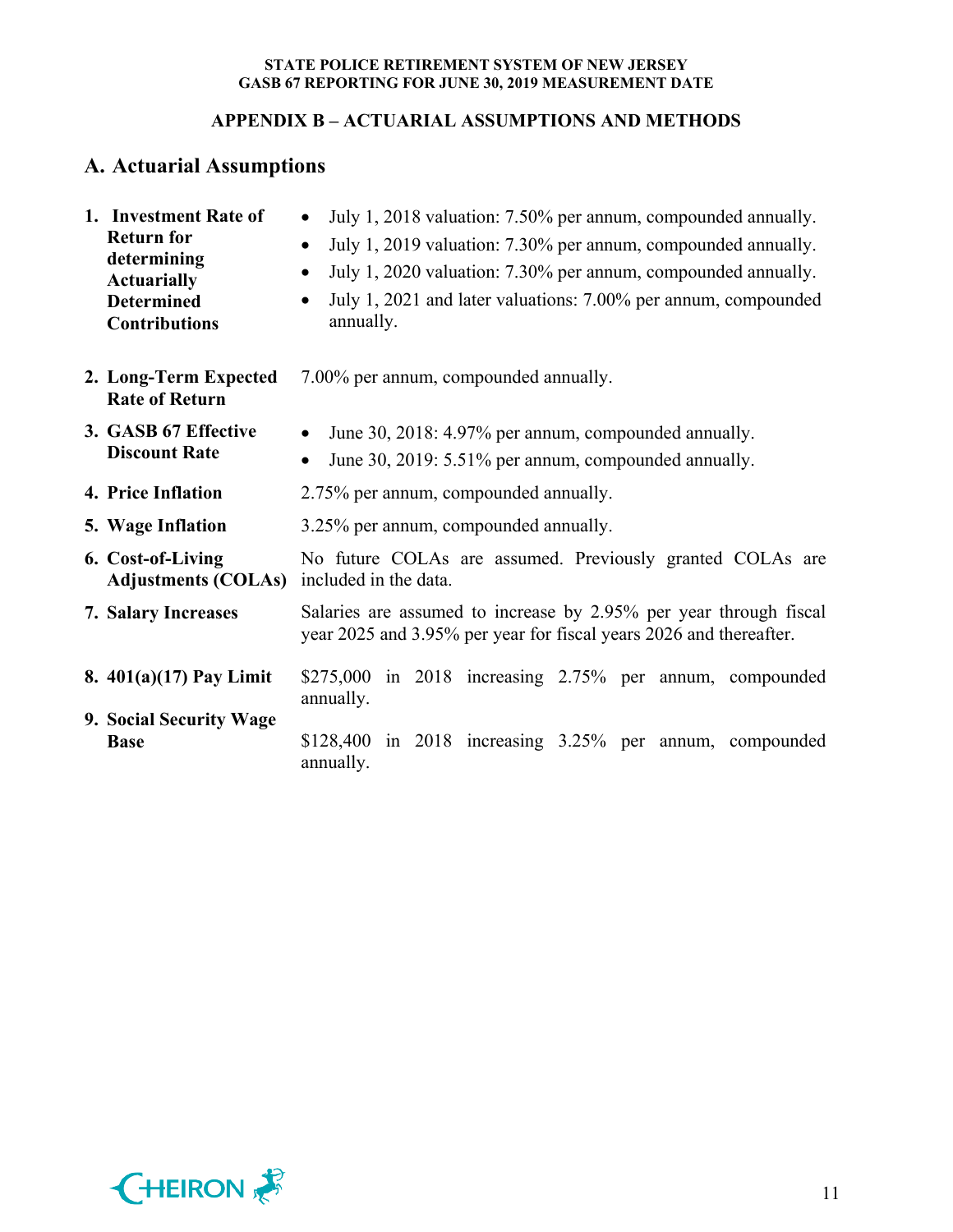# **APPENDIX B – ACTUARIAL ASSUMPTIONS AND METHODS**

**10. Termination** Termination rates are as follows:

| <b>Service</b> | <b>Rates</b> |
|----------------|--------------|
| 0              | 0.450%       |
| 1              | 0.450        |
| $\overline{2}$ | 0.450        |
| 3              | 0.450        |
| $\overline{4}$ | 0.300        |
| 5              | 0.225        |
| 6              | 0.200        |
| $\overline{7}$ | 0.175        |
| 8              | 0.150        |
| 9              | 0.125        |
| 10             | 0.100        |
| 11-19          | 0.075        |
| 20             | 0.000        |

No termination is assumed after attainment of retirement eligibility.

All members with 10 or more years of service at termination are assumed to elect a deferred retirement benefit.

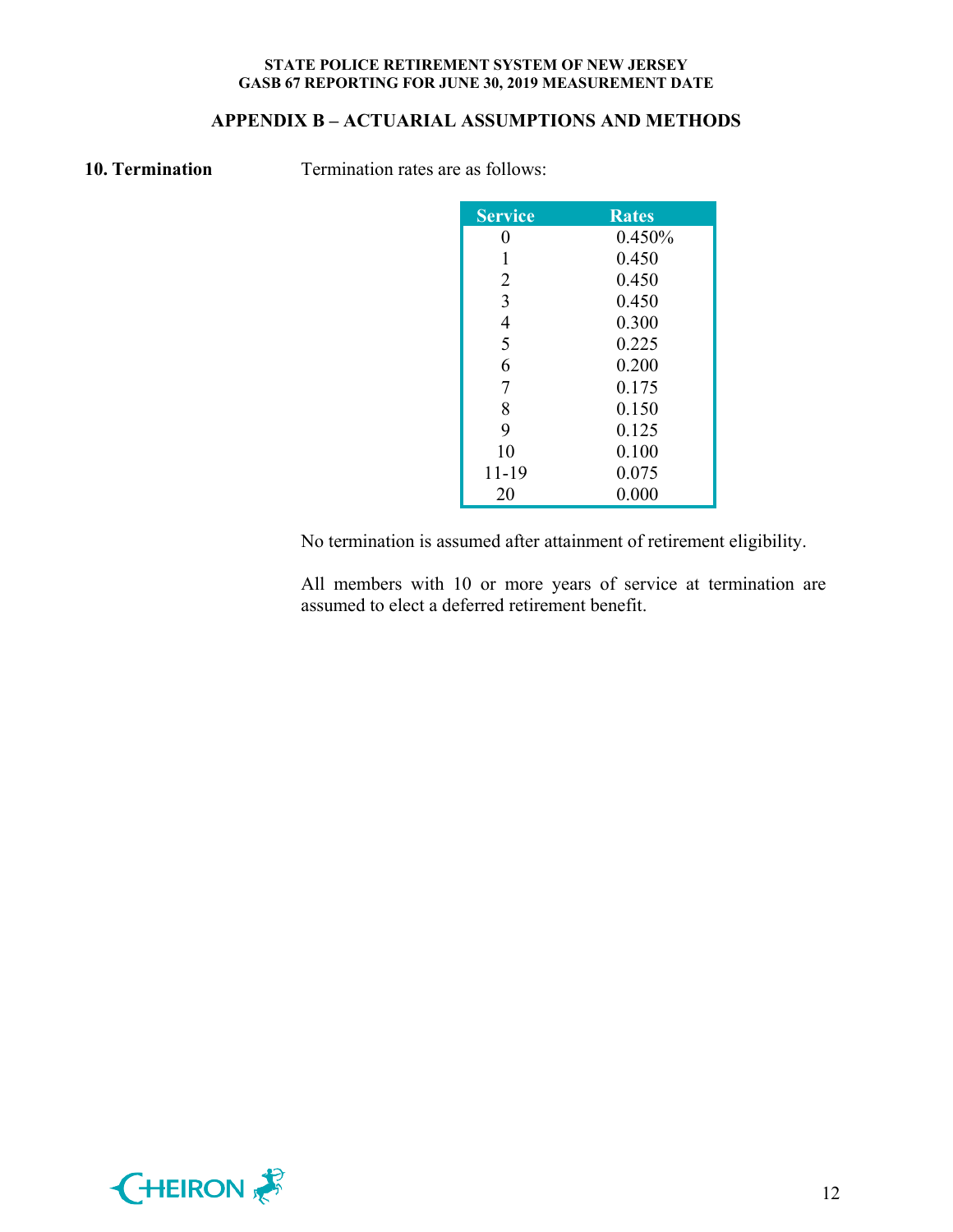#### **APPENDIX B – ACTUARIAL ASSUMPTIONS AND METHODS**

**11. Disability** Disability rates are as follows:

|     | <b>Ordinary</b>   | <b>Accidental</b> |
|-----|-------------------|-------------------|
| Age | <b>Disability</b> | <b>Disability</b> |
| 20  | 0.027%            | 0.015%            |
| 21  | 0.027             | 0.015             |
| 22  | 0.035             | 0.020             |
| 23  | 0.035             | 0.020             |
| 24  | 0.035             | 0.020             |
| 25  | 0.041             | 0.025             |
| 26  | 0.041             | 0.025             |
| 27  | 0.048             | 0.025             |
| 28  | 0.048             | 0.045             |
| 29  | 0.055             | 0.045             |
| 30  | 0.061             | 0.053             |
| 31  | 0.061             | 0.053             |
| 32  | 0.069             | 0.060             |
| 33  | 0.102             | 0.188             |
| 34  | 0.136             | 0.191             |
| 35  | 0.169             | 0.194             |
| 36  | 0.170             | 0.196             |
| 37  | 0.171             | 0.199             |
| 38  | 0.172             | 0.202             |
| 39  | 0.172             | 0.205             |
| 40  | 0.172             | 0.208             |
| 41  | 0.172             | 0.209             |
| 42  | 0.172             | 0.210             |
| 43  | 0.172             | 0.211             |
| 44  | 0.191             | 0.212             |
| 45  | 0.218             | 0.214             |
| 46  | 0.252             | 0.215             |
| 47  | 0.281             | 0.216             |
| 48  | 0.314             | 0.217             |
| 49  | 0.342             | 0.218             |
| 50  | 0.375             | 0.220             |
| 51  | 0.410             | 0.240             |
| 52  | 0.443             | 0.260             |
| 53  | 0.470             | 0.275             |
| 54  | 0.505             | 0.295             |
|     |                   |                   |

No ordinary disability is assumed prior to attainment of ordinary disability retirement eligibility at four years of service or after attainment of special retirement eligibility at 25 years of service.

Accidental disability rates apply at all ages until the mandatory retirement age of 55.

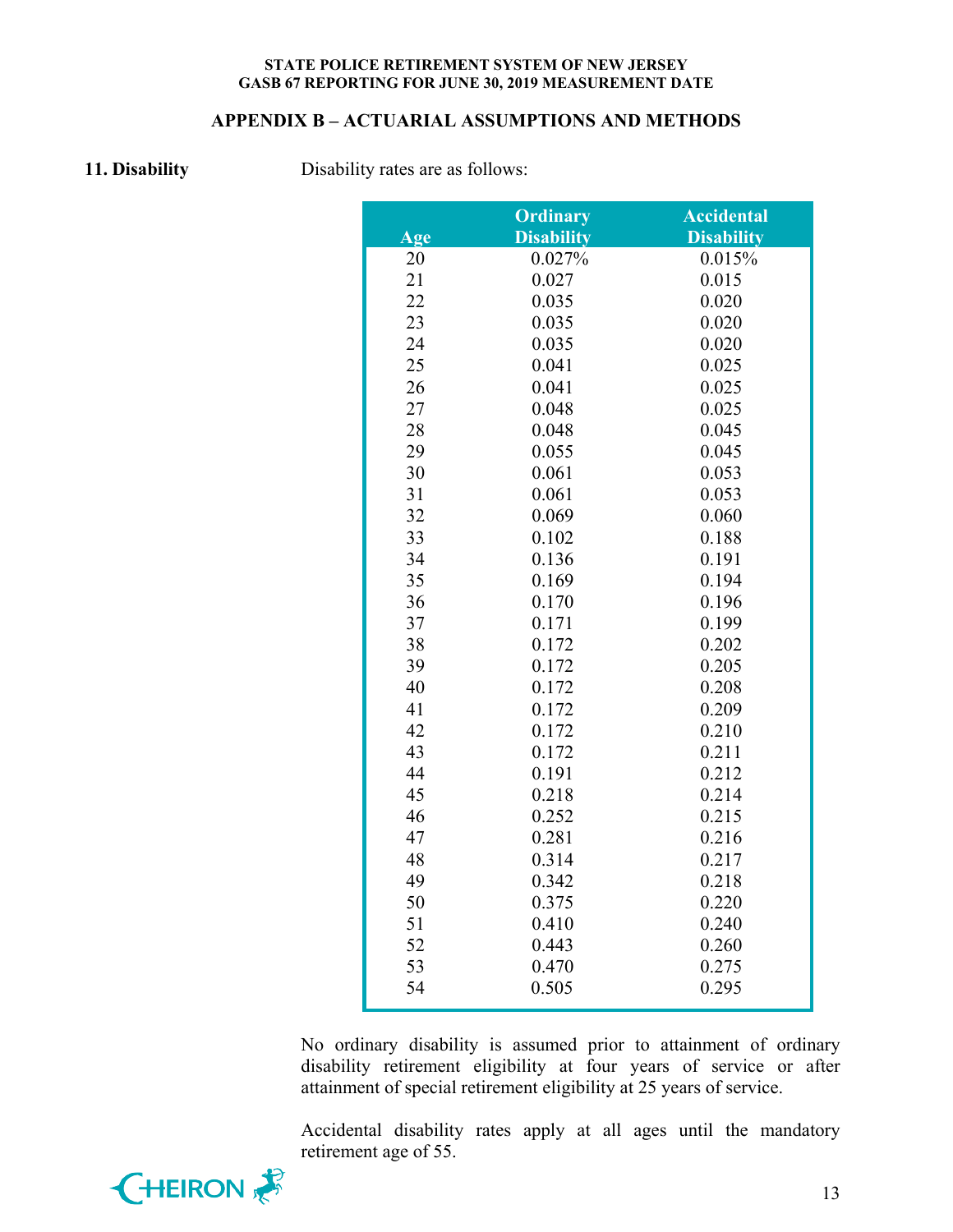#### **APPENDIX B – ACTUARIAL ASSUMPTIONS AND METHODS**

Members retiring under the ordinary disability decrement with 20 or more years of service are assumed to receive the involuntary disability retirement benefit.

Members are assumed to receive the greater of the applicable disability benefit or the service or special retirement benefit, depending on eligibility.

**12. Mortality** Pre-Retirement: The Pub-2010 Public Safety Above-Median Income Employee mortality table [*PubS-2010(A) Employee*] as published by the Society of Actuaries (SOA), unadjusted, and with future improvement from the base year of 2010 on a generational basis. For purposes of calculating projected cash flows used to determine the GASB discount rate, mortality improvement is based on SOA's Scale MP-2018. Upon direction from the DPB, for purposes of calculating the Total Pension Liability, mortality improvement is based on SOA's Scale MP-2019.

35% of the deaths are assumed to be accidental.

For purposes of pre-retirement accidental death benefits based on Adjusted Final Compensation, the benefit is assumed to increase at the same rate as active salaries.

Healthy Retirees (Healthy Annuitants): The Pub-2010 Public Safety Above-Median Income Healthy Retiree mortality table [*PubS-2010(A) Healthy Retiree*] as published by the Society of Actuaries, unadjusted, and with future improvement from the base year of 2010 on a generational basis. For purposes of calculating projected cash flows used to determine the GASB discount rate, mortality improvement is based on SOA's Scale MP-2018. Upon direction from the DPB, for purposes of calculating the Total Pension Liability, mortality improvement is based on SOA's Scale MP-2019.

Beneficiaries (Contingent Annuitants): The Pub-2010 General Above-Median Income Healthy Retiree mortality table [*PubG-2010(A) Healthy Retiree*] as published by the Society of Actuaries, unadjusted, and with future improvement from the base year of 2010 on a generational basis. For purposes of calculating projected cash flows used to determine the GASB discount rate, mortality improvement is based on SOA's Scale MP-2018. Upon direction from the DPB, for purposes of calculating the Total Pension Liability, mortality improvement is based on SOA's Scale MP-2019.

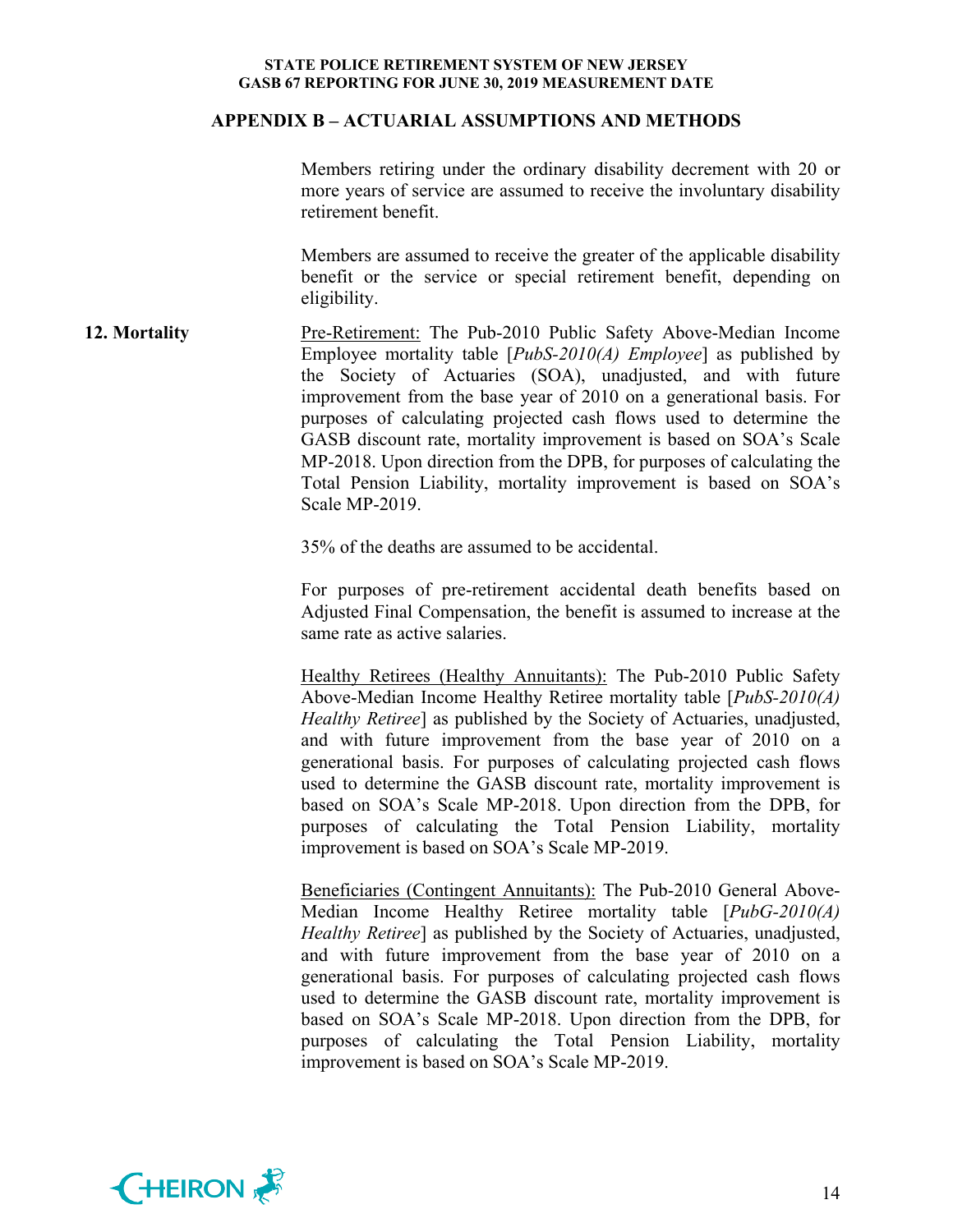## **APPENDIX B – ACTUARIAL ASSUMPTIONS AND METHODS**

Disabled Mortality (Disabled Annuitants): The Pub-2010 Public Safety Disabled Retiree mortality table [*PubS-2010 Disabled Retiree*] as published by the Society of Actuaries, unadjusted, and with future improvement from the base year of 2010 on a generational basis. For purposes of calculating projected cash flows used to determine the GASB discount rate, mortality improvement is based on SOA's Scale MP-2018. Upon direction from the DPB, for purposes of calculating the Total Pension Liability, mortality improvement is based on SOA's Scale MP-2019.

**13. Retirement** For those with 24 years of service or less:  $0.50\%$ 

For those with 25 years of service:

| Age           | <b>Rates</b> |
|---------------|--------------|
| 48 or younger | 25.00%       |
| 49-54         | 50.00        |

For those with 26 or more years of service: 35.00%

Mandatory retirement at age 55.

# **14. Family Composition Assumptions**

For members not currently in receipt, 83.3% of members are assumed married to spouses of the opposite sex. Males are assumed to be three years older than females.

For purposes of the post-retirement death benefit for members currently in receipt, beneficiary status is based on the beneficiary allowance reported. If no beneficiary date of birth is provided, the beneficiary is assumed to be the member's spouse of the opposite sex with males assumed to be three years older than females.

No additional dependent children or parents are assumed.

For current dependents receiving a pre-retirement accidental death benefit, those under age 24 are assumed to receive a benefit until age 24 while those over age 24 are assumed to receive a benefit for the remainder of their lifetime.

For current dependents receiving a benefit other than a pre-retirement accidental death benefit, those under age 18 are assumed to receive a benefit until age 18 while those over age 18 are assumed to receive a benefit for the remainder of their lifetime.

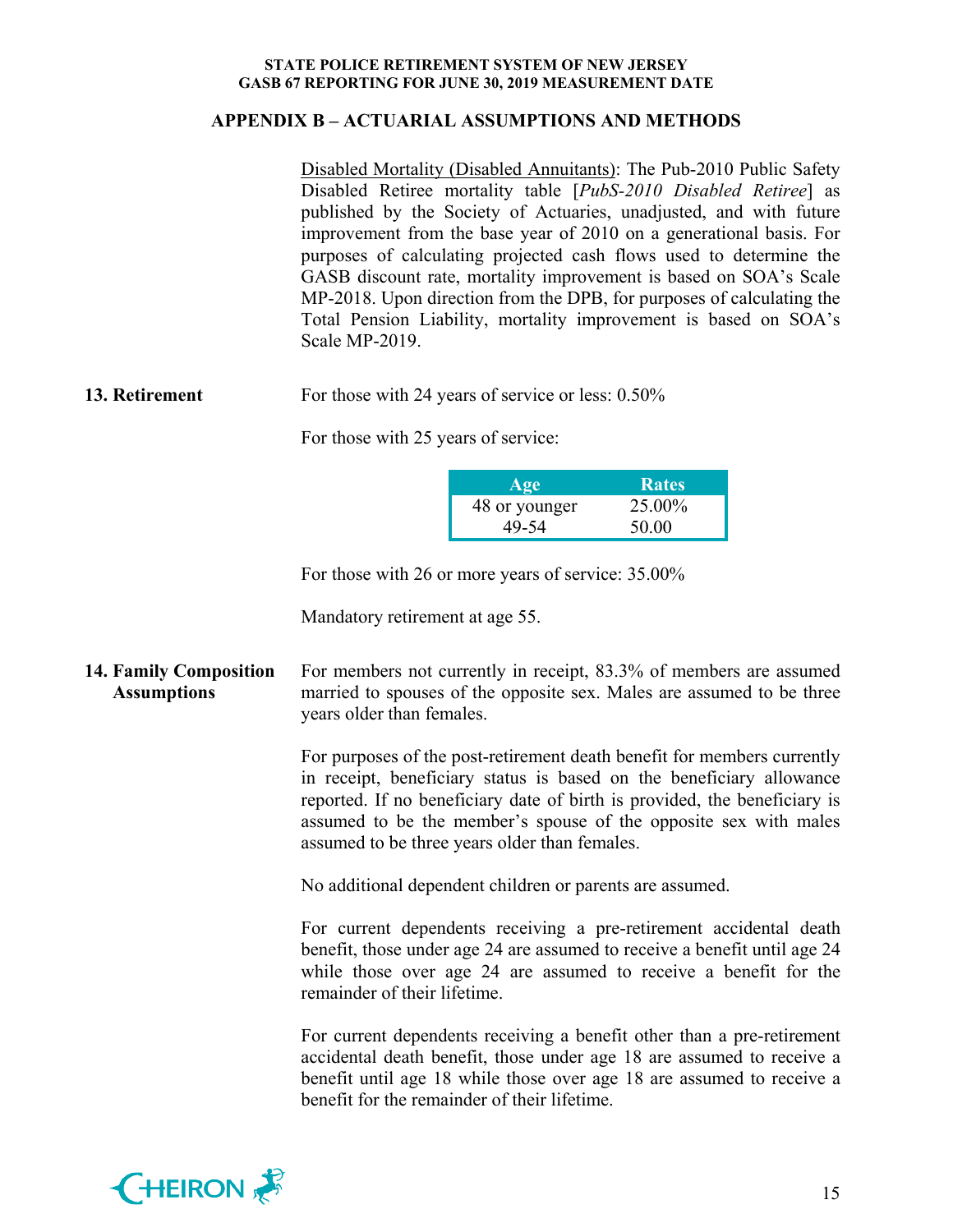#### **APPENDIX B – ACTUARIAL ASSUMPTIONS AND METHODS**

**15. Data** Information provided by the prior actuary was relied upon for the purposes of setting the status of and valuing non-contributing active records. For current beneficiaries with missing data, reasonable assumptions were made based on the information available in prior years. Inactives receiving benefits according to the 2017 data but omitted from the 2018 data are assumed to have died without a beneficiary. **16. Rationale for Assumptions** The demographic assumptions used in this report reflect the results of the July 1, 2014 – June 30, 2018 Experience Study, approved by the Board of Trustees on January 28, 2020. The investment return assumption was recommended by the State Treasurer. The MP-2019 mortality improvement scale was used to calculate the Total Pension

**17. Changes in Assumptions Since Last Valuation** The assumed rates of termination, retirement, mortality, and inflation were updated based on the July 1, 2014 – June 30, 2018 Experience Study.

Liability upon direction from the DPB.

The GASB 67 effective discount rate has been updated in accordance with the method prescribed by GASB Statement No. 67.

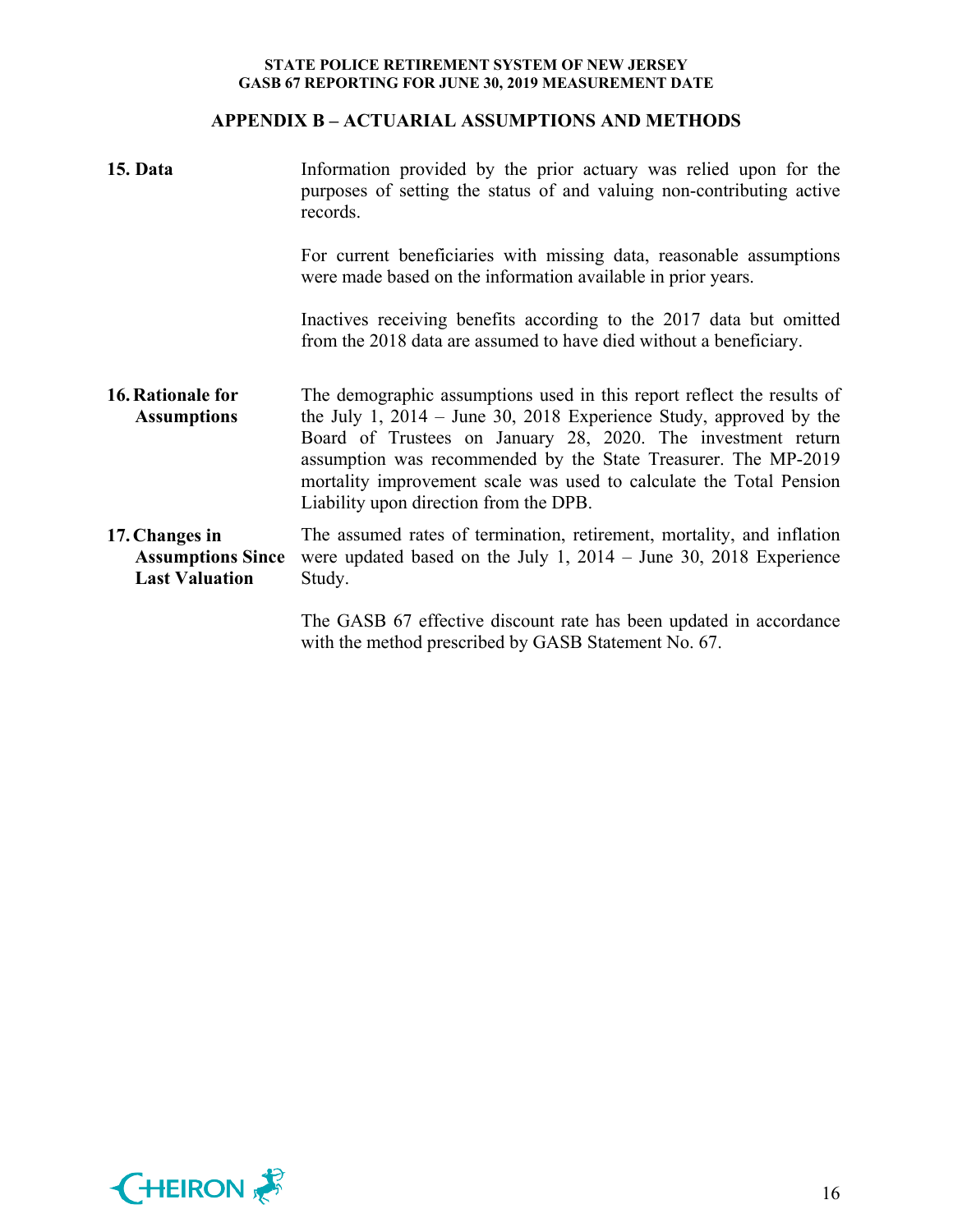# **APPENDIX B – ACTUARIAL ASSUMPTIONS AND METHODS**

# **B. Actuarial Methods**

The actuarial methods used for determining State contributions are described as follows.

# **1. Actuarial Cost Method**

The actuarial cost method for funding calculations is the Projected Unit Credit Cost Method.

The actuarial liability is calculated as the actuarial present value of the projected benefits linearly allocated to periods prior to the valuation year based on service. The unfunded actuarial liability is the actuarial liability on the valuation date less the actuarial value of assets.

In accordance with Chapter 78, P.L. 2011:

- Beginning with the July 1, 2010 actuarial valuation, the accrued liability contribution shall be computed so that if the contribution is paid annually in level dollars, it will amortize the unfunded accrued liability over an open 30 year period.
- Beginning with the July 1, 2019 actuarial valuation, the accrued liability contribution shall be computed so that if the contribution is paid annually in level dollars, it will amortize the unfunded accrued liability over a closed 30 year period (i.e., for each subsequent actuarial valuation the amortization period shall decrease by one year).
- Beginning with the July 1, 2029 actuarial valuation, when the remaining amortization period reaches 20 years, any increase or decrease in the unfunded accrued liability as a result of actuarial losses or gains for subsequent valuation years shall serve to increase or decrease, respectively, the amortization period for the unfunded accrued liability, unless an increase in the amortization period will cause it to exceed 20 years. If an increase in the amortization period as a result of actuarial losses for a valuation year would exceed 20 years, the accrued liability contribution shall be computed for the valuation year using a 20 year amortization period.

To the extent that the amortization period remains an open period in future years and depending upon the specific circumstances, it should be noted that in the absence of emerging actuarial gains or contributions made in excess of the actuarially determined contribution, any existing unfunded accrued liability may not be fully amortized in the future.

# **2. Asset Valuation Method**

For the purposes of determining contribution rates, an actuarial value of assets is used that dampens the volatility in the market value of assets, resulting in a smoother pattern of contributions.

The actuarial value of assets is adjusted to reflect actual contributions, benefit payments and administrative expenses and an assumed return on the previous year's assets and the current year's cash flow at the prior year's actuarial valuation interest rate, with a further adjustment to reflect 20% of the difference between the resulting value and the actual market value of Plan assets.

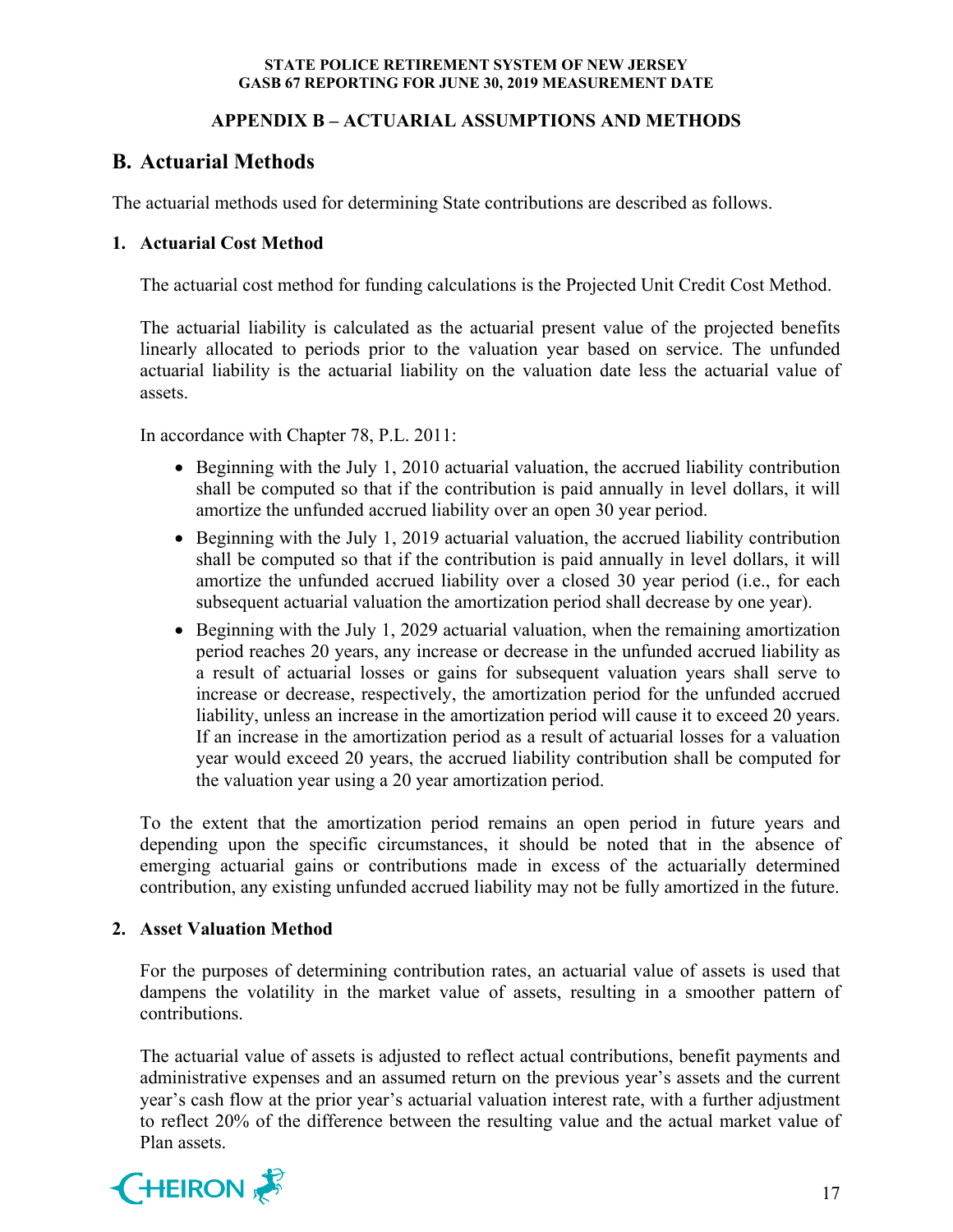# **APPENDIX B – ACTUARIAL ASSUMPTIONS AND METHODS**

#### **3. State Contribution Payable Dates**

Chapter 83, P.L. 2016 requires the State to make the required pension contributions on a quarterly basis in each fiscal year according to the following schedule: at least 25% by September 30, at least 50% by December 31, at least 75% by March 31, and at least 100% by June 30. As such, contributions are assumed to be made on a quarterly basis.

#### **4. Changes in Methods Since the Last Valuation**

None.

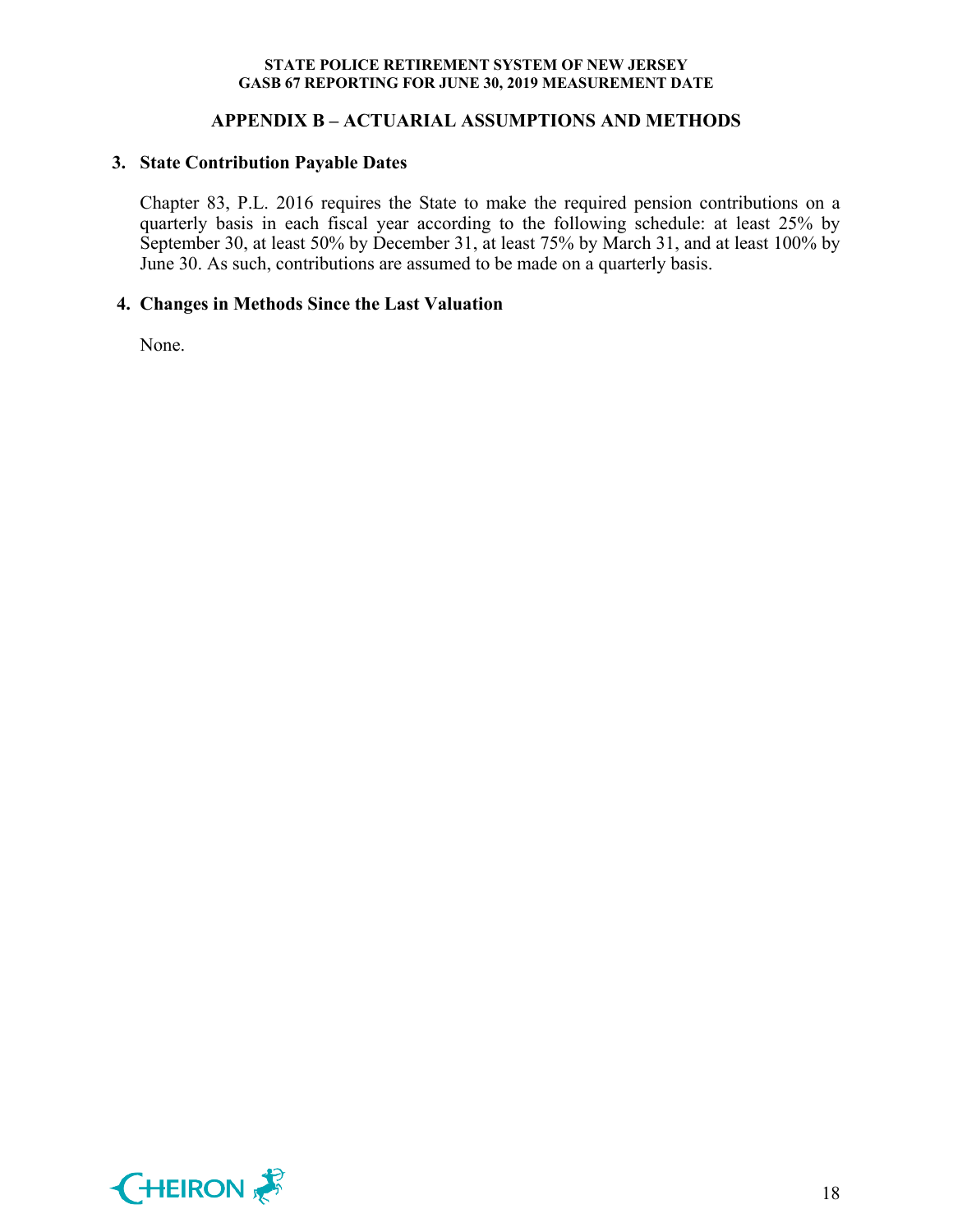# **APPENDIX C – SUMMARY OF PLAN PROVISIONS**

This summary of Plan provisions provides an overview of the major provisions of the SPRS used in the actuarial valuation. It is not intended to replace the more precise language of the NJ State Statutes, Title 53, Chapter 5A, and if there is any difference between the description of the plan herein and the actual language in the NJ State Statutes, the NJ State Statutes will govern.

# **1. Eligibility of Membership**

All members of the former State Police and Benevolent Fund and full-time commissioned officers, non-commissioned officers or troopers of the Division of State Police. Membership is a condition of employment.

- a) Tier 1 Member: Any member hired on or before May 21, 2010.
- b) Tier 2 Member: Any member hired after May 21, 2010.

# **2. Plan Year**

The 12-month period beginning on July 1 and ending on June 30.

# **3. Service Credit**

Service rendered while a member as described above.

#### **4. Credited Service**

A year is credited for each year of service as an officer or trooper in the State Police.

#### **5. Compensation**

Base salary in accordance with established salary policies of the state for all employees in the same position. Compensation does not include individual salary adjustments granted primarily in anticipation of the retirement or for temporary or extracurricular duties beyond the regular work day or shift. Effective June 30, 1996, Chapter 113, P. L. 1997 provided that the amount of compensation used for employer and member contributions and benefits under the program cannot exceed the compensation limitation of Section  $401(a)(17)$  of the Internal Revenue Code. Chapter 1, P. L. 2010 provides that for members hired on or after May 22, 2010, the amount of compensation used for employer and member contributions and benefits under the System cannot exceed the annual maximum wage contribution base for Social Security, pursuant to the Federal Insurance Contributions Act.

# **6. Final Compensation**

Average compensation received by the member in the last 12 months of credited service preceding retirement or death. Such term includes the value of the member's maintenance allowance for the same period. Chapter 1, P. L. 2010 provides that for members hired on or after May 22, 2010, Final Compensation means the average annual compensation for service for which contributions are made during any three fiscal years of membership providing the largest possible benefit to the member or the member's beneficiary.

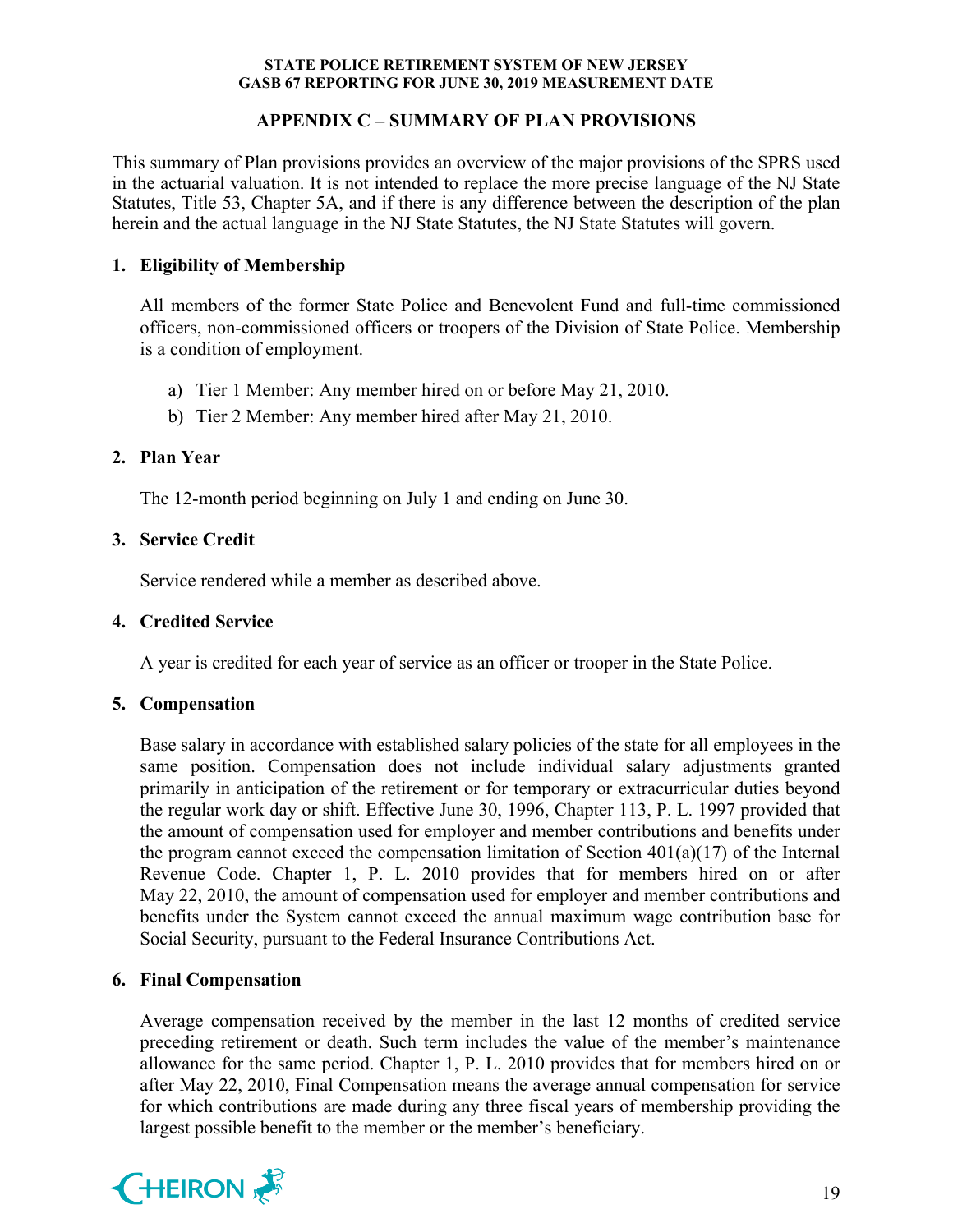# **APPENDIX C – SUMMARY OF PLAN PROVISIONS**

## **7. Aggregate Contributions**

The sum of all amounts deducted from the compensation of a member or contributed by him or on his behalf.

# **8. Member Contributions**

Each member contributes 9.0% of base salary. For contribution purposes, compensation does not include overtime, bonuses, maintenance or any adjustments before retirement.

# **9. Adjusted Final Compensation**

For purposes of the pre-retirement accidental death benefit, the amount of compensation or compensation as adjusted, as the case may be, increased by the same percentage increase which is applied in any adjustments of the compensation schedule of active members after the member's death and before the date on which the deceased member of the retirement system would have accrued 25 years of service under an assumption of continuous service, at which time that amount will become fixed. Adjustments to compensation or adjusted compensation shall take effect at the same time as any adjustments in the compensation schedule of active members.

## **10. Benefits**

# **a) Service and Special Retirement:**

Mandatory retirement at age 55. Voluntary retirement prior to age 55.

(1) Service Retirement: 20 years of service credit, or members as of August 29, 1985 who would not have 20 years of service credit at age 55.

Benefit is an annual retirement allowance equal to 50% of final compensation.

(2) Special Retirement: 25 years of service credit.

Benefit is an annual retirement allowance equal to 65% of final compensation, plus 1% for each year of service credit in excess of 25 years, to a maximum of 70% of final compensation.

(3) Members as of August 29, 1985 who would have 20 years of service credit but not 25 years at age 55.

Benefit is an annual retirement allowance equal to 50% of final compensation, plus 3% for each year of service credit in excess of 20 years.

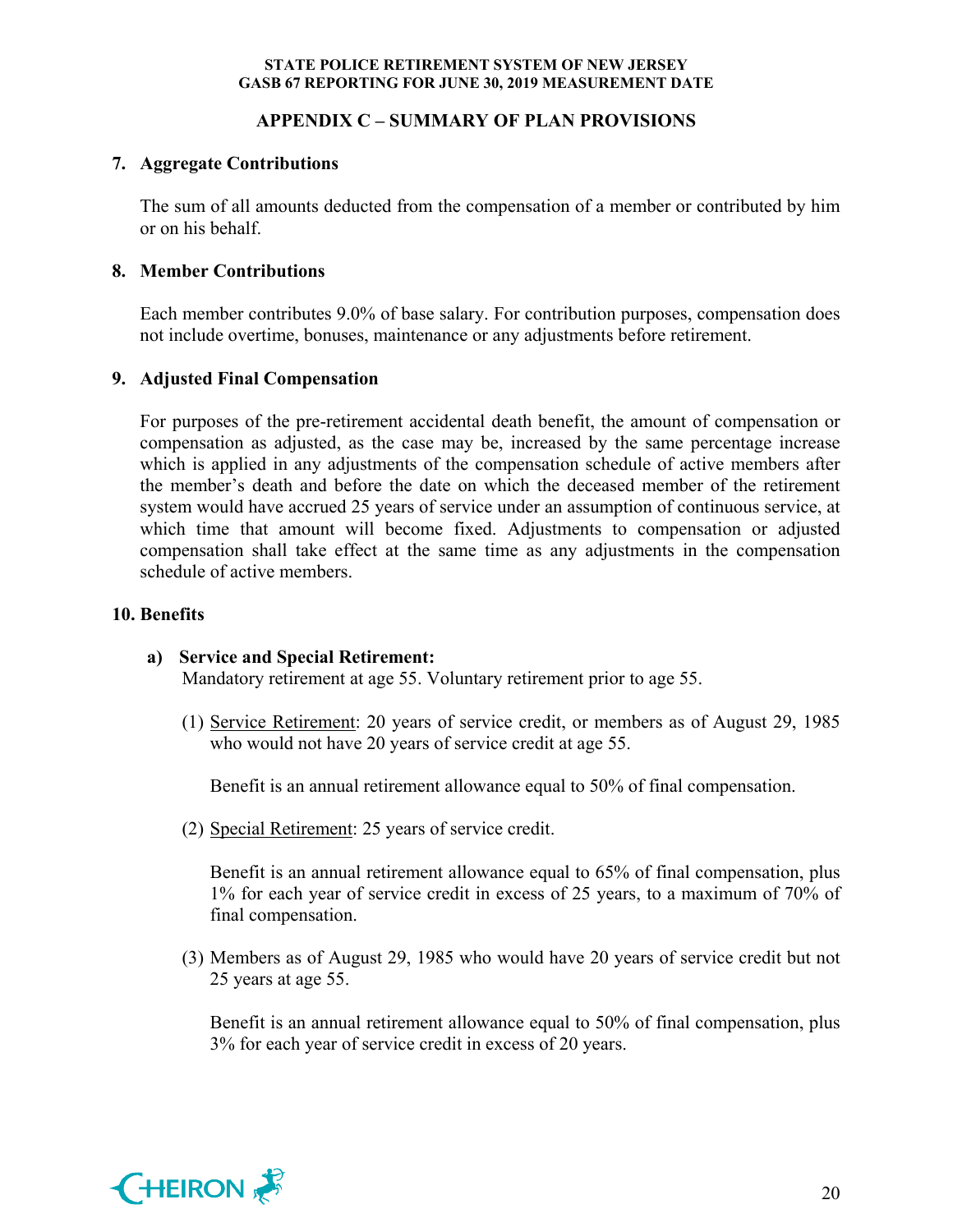## **APPENDIX C – SUMMARY OF PLAN PROVISIONS**

#### **b) Deferred Retirement:**

Termination of service prior to age 55 with 10 years of service credit.

Benefit is either a refund of aggregate contributions, or a deferred life annuity beginning at age 55 equal to 2% of final compensation for each year of service credit up to 25 years.

For members who die during the deferral period, the benefit is a return of aggregate contributions.

#### **c) Non-Vested Termination:**

Termination of service prior to age 55 and less than 10 years of service credit.

Benefit is a return of aggregate contributions.

# **d) Death Benefits**

- (1) Ordinary Death Before Retirement: Death of an active member of the plan. Benefit is equal to:
	- a) Lump sum payment equal to 350% of final compensation, also known as the noncontributory group life insurance benefit, plus
	- b) Spousal life annuity of 50% of final compensation payable until spouse's death or remarriage. If there is no surviving spouse, or upon death or remarriage, a total of 20% (35%, 50%) of final compensation payable to one (two, three or more) dependent child(ren). If there is no surviving spouse or dependent child(ren),  $25\%$  (40%) of final compensation to one (two) dependent parent(s). If there is no surviving spouse, dependent child(ren) or parent(s), the benefit is a refund of accumulated contributions.
- (2) Accidental Death Before Retirement: Death of an active member of the plan resulting during performance of duties. Benefit is equal to:
	- a) Lump sum payment equal to 350% of final compensation, also known as the noncontributory group life insurance benefit, plus
	- b) Spousal life annuity of 70% of final compensation or adjusted final compensation (if appropriate) payable until spouse's death. If there is no surviving spouse, or upon death of the surviving spouse, 70% of final compensation or adjusted final compensation (if appropriate) payable to surviving children in equal shares. If there is no surviving spouse or dependent children, 25% (40%) of final compensation or adjusted final compensation (if appropriate) to one (two) dependent parents. If there is no surviving spouse, dependent child(ren) or parent(s), the benefit is a refund of accumulated contributions.

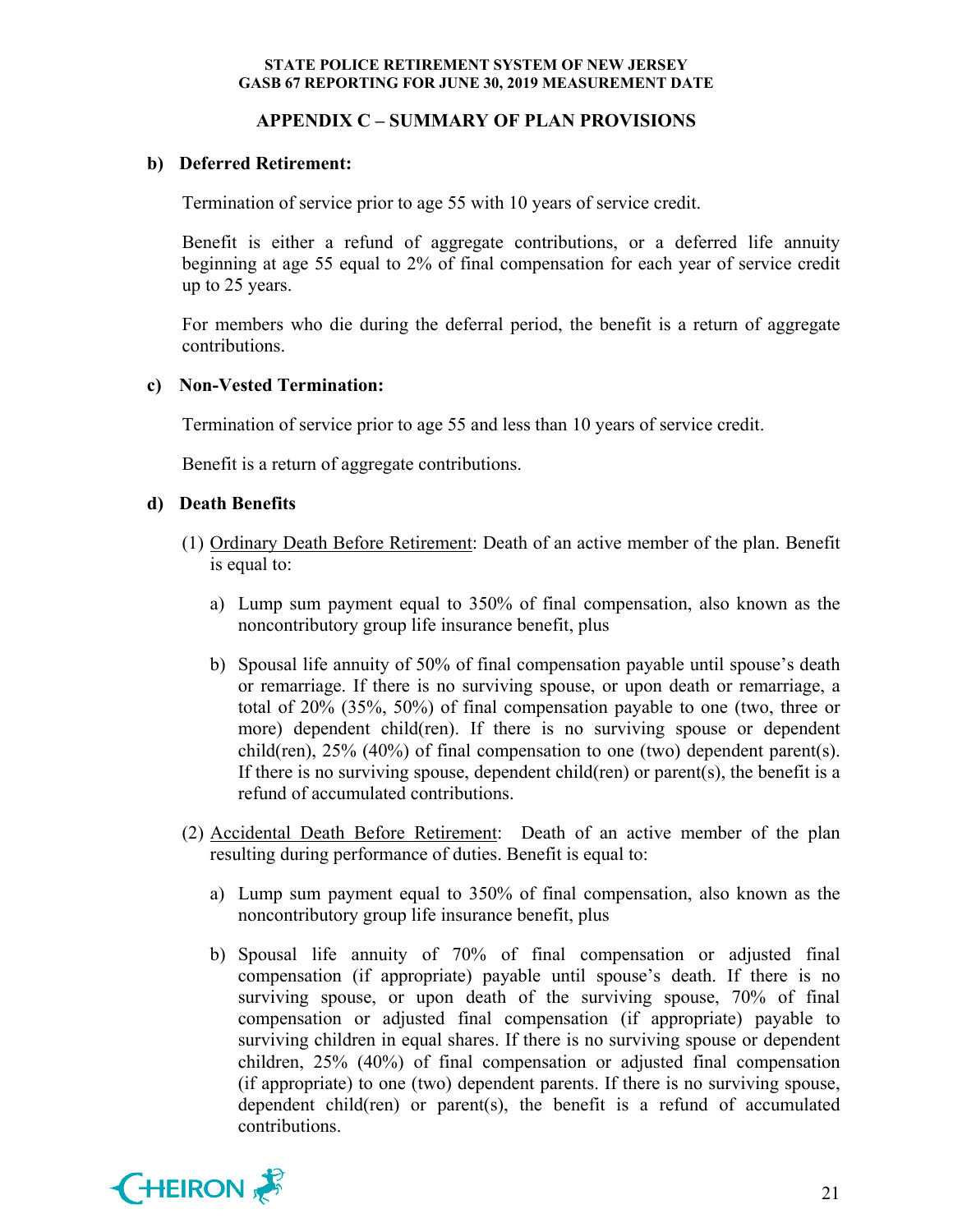# **APPENDIX C – SUMMARY OF PLAN PROVISIONS**

- (3) Death After Retirement: Death of a retired member of the plan. Benefit is equal to:
	- a) Lump sum payment equal to 50% of final compensation for a member retired under service, special or deferred retirement. For a member receiving a disability benefit, lump sum payment of 350% of final compensation if death occurs prior to age 55 and 50% of final compensation if death occurs after age 55. This benefit is also known as the noncontributory group life insurance benefit, plus
	- b) Spousal life annuity of 50% of final compensation payable until spouse's death or remarriage. If there is no surviving spouse, or upon death or remarriage, a total of 20% (35%, 50%) of final compensation payable to one (two, three or more) dependent child(ren). Previously granted COLAs also apply.

# **e) Disability Retirement**

(1) Ordinary Disability Retirement: Four years of service credit and mentally or physically incapacitated for the performance of his usual duty and of any other available duty in the Division of State Police and such incapacity is likely to be permanent.

Benefit is an immediate life annuity equal to the greater of:

- a) 40% of final compensation, or
- b) 1.5% of final compensation for each year of service credit.
- (2) Involuntary Ordinary Disability Retirement: Ordinary Disability Retirement applied for by the employer.

Benefit is an immediate life annuity equal to:

- a) For members with 20 years of service credit but less than 25 years, 50% of final compensation plus 3% of final compensation for each year of service credit in excess of 20 years, to a maximum of 65% of final compensation.
- b) For all other members, the Ordinary Disability benefit.
- (3) Accidental Disability Retirement: Totally and permanently disabled as a direct result of a traumatic event occurring during and as a result of his regular or assigned duties and such member is mentally or physically incapacitated for the performance of his usual duties in the Division of State Police.

Benefit is an immediate life annuity equal to 2/3 of annual rate of compensation, including the maintenance allowance, at the time of the traumatic event or retirement, whichever is greater.

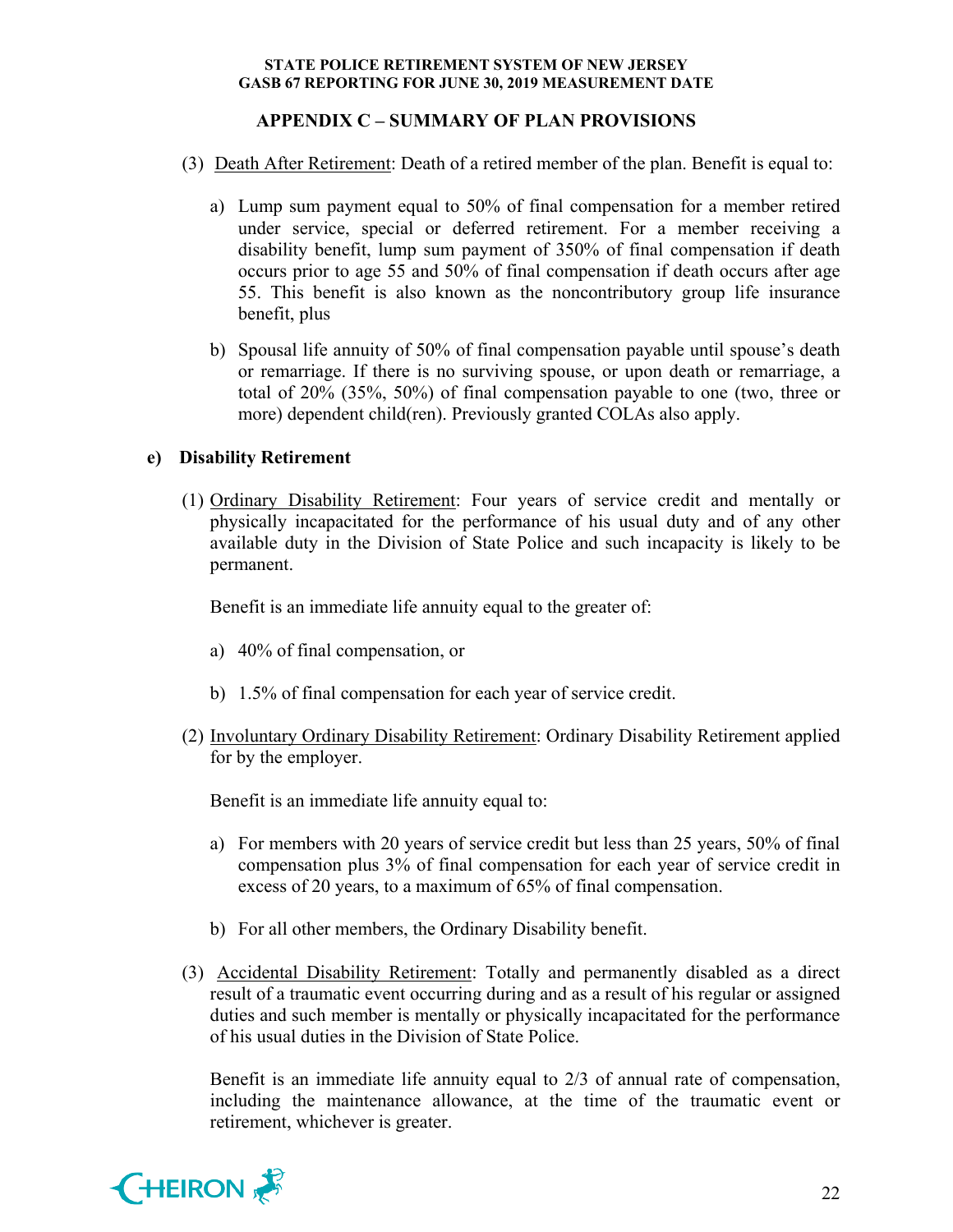# **APPENDIX C – SUMMARY OF PLAN PROVISIONS**

# **11. Forms of Payment**

No optional forms of payment available.

# **12. Changes in Plan Provisions Since Last Valuation**

None.

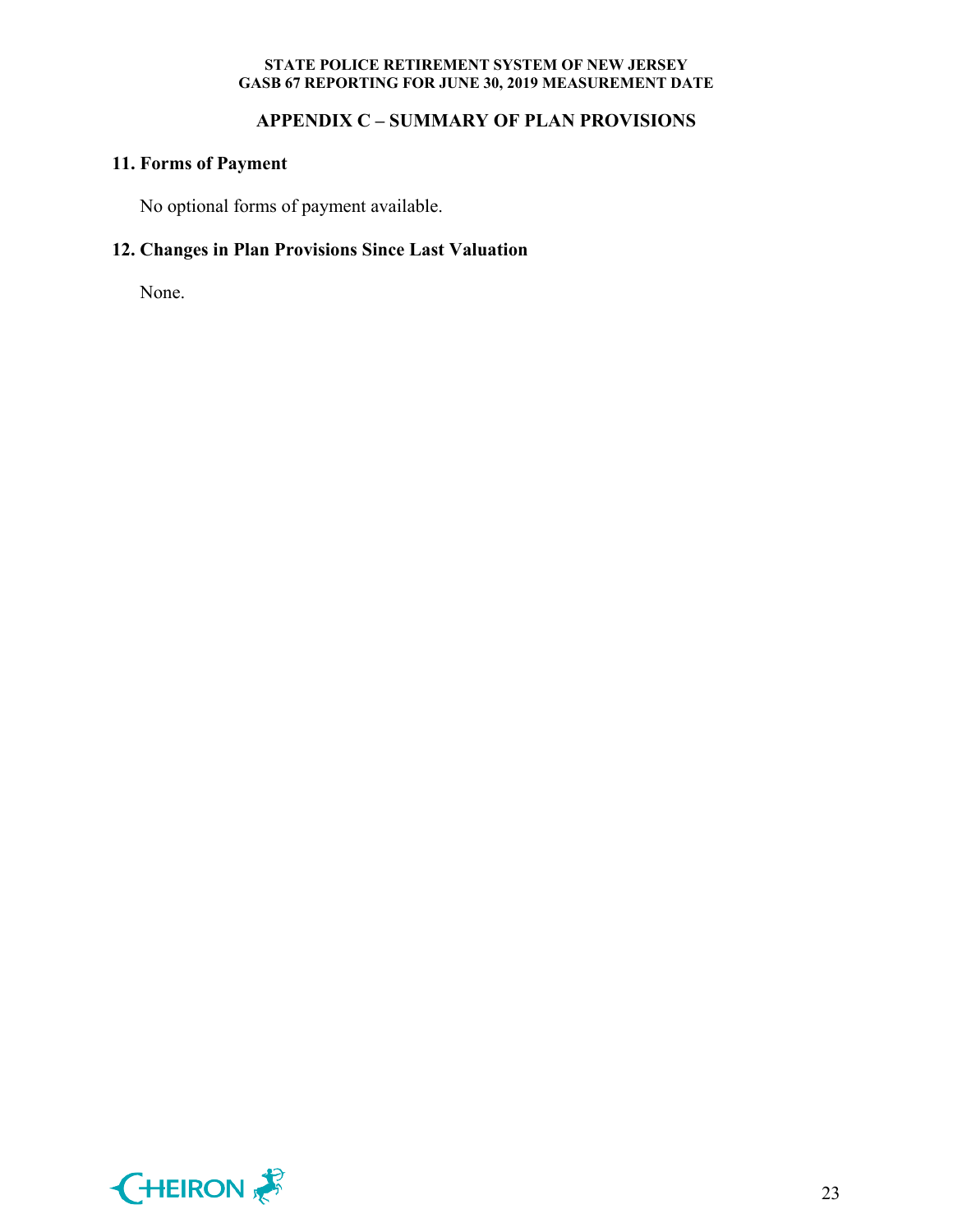#### **APPENDIX D – DETERMINATION OF DISCOUNT RATE**

**Table 1 - Projection of the Pension Plan's Fiduciary Net Position** (In Thousands) Projections Commence June 30, 2019

| Year           | Projected<br>Beginning<br><b>Fiduciary Net</b><br><b>Position</b> | Projected<br>Member<br>Contributions | Projected<br>Employer<br>Contributions | Projected<br><b>Benefit</b><br><b>Payments</b> | Projected<br>Administrative<br><b>Expenses</b> | Projected<br>Investment<br>Earnings | <b>Projected Ending</b><br><b>Fiduciary Net</b><br>Position |
|----------------|-------------------------------------------------------------------|--------------------------------------|----------------------------------------|------------------------------------------------|------------------------------------------------|-------------------------------------|-------------------------------------------------------------|
|                | (a)                                                               | (b)                                  | (c)                                    | (d)                                            | (e)                                            | (f)                                 | $(g) = (a) + (b) + (c)$<br>$- (d) - (e) + (f)$              |
| 1              | \$<br>1,791,790                                                   | \$<br>21,301                         | S<br>118,133                           | \$<br>232,432                                  | \$<br>614                                      | \$<br>121,216                       | S<br>1,819,393                                              |
| $\overline{c}$ | 1,819,393                                                         | 20,805                               | 126,115                                | 239,794                                        | 633                                            | 123,085                             | 1,848,971                                                   |
| $\mathfrak{Z}$ | 1,848,971                                                         | 20,278                               | 130,781                                | 246,913                                        | 652                                            | 125,013                             | 1,877,478                                                   |
| 4              | 1,877,478                                                         | 19,807                               | 142,661                                | 253,474                                        | 670                                            | 127,075                             | 1,912,877                                                   |
| 5              | 1,912,877                                                         | 19,047                               | 147,721                                | 262,162                                        | 692                                            | 129,359                             | 1,946,150                                                   |
| 6              | 1,946,150                                                         | 18,381                               | 152,157                                | 269.441                                        | 712                                            | 131,530                             | 1,978,065                                                   |
| 7              | 1,978,065                                                         | 17,942                               | 157,017                                | 274,740                                        | 726                                            | 133,693                             | 2,011,250                                                   |
| 8              | 2,011,250                                                         | 17,028                               | 162,644                                | 284,423                                        | 751                                            | 135,797                             | 2,041,545                                                   |
| 9              | 2,041,545                                                         | 16,101                               | 166,952                                | 294,269                                        | 777                                            | 137,658                             | 2,067,210                                                   |
| 10             | 2,067,210                                                         | 15,285                               | 171,123                                | 302,970                                        | 800                                            | 139,236                             | 2,089,083                                                   |
| 11             | 2,089,083                                                         | 14,299                               | 175,767                                | 312,606                                        | 826                                            | 140,522                             | 2,106,240                                                   |
| 12             | 2,106,240                                                         | 12,840                               | 180,140                                | 325,667                                        | 860                                            | 141,336                             | 2,114,029                                                   |
| 13             | 2,114,029                                                         | 11,400                               | 179,676                                | 337,871                                        | 892                                            | 141,400                             | 2,107,740                                                   |
| 14             | 2,107,740                                                         | 10,309                               | 179,087                                | 346,776                                        | 916                                            | 140,601                             | 2,090,045                                                   |
| 15             | 2,090,045                                                         | 9,263                                | 179,274                                | 354,917                                        | 938                                            | 139,051                             | 2,061,778                                                   |
| 16             | 2,061,778                                                         | 8,192                                | 179,380                                | 362,605                                        | 958                                            | 136,774                             | 2,022,561                                                   |
| 17             | 2,022,561                                                         | 7,435                                | 179,280                                | 367,146                                        | 970                                            | 133,845                             | 1,975,005                                                   |
| 18             | 1,975,005                                                         | 6,888                                | 179,911                                | 369,500                                        | 976                                            | 130,433                             | 1,921,761                                                   |
| 19             | 1,921,761                                                         | 6,322                                | 181,039                                | 371,597                                        | 982                                            | 126,645                             | 1,863,188                                                   |
| 20             | 1,863,188                                                         | 5,496                                | 182,073                                | 375,578                                        | 992                                            | 122,407                             | 1,796,595                                                   |
| 21             | 1,796,595                                                         | 4,412                                | 182,279                                | 381,152                                        | 1,007                                          | 117,522                             | 1,718,649                                                   |
| 22             | 1,718,649                                                         | 3,356                                | 181,650                                | 385,922                                        | 1,019                                          | 111,850                             | 1,628,564                                                   |
| 23             | 1,628,564                                                         | 2,340                                | 180,978                                | 389,990                                        | 1,030                                          | 105,352                             | 1,526,215                                                   |
| 24             | 1,526,215                                                         | 1,411                                | 180,275                                | 393,032                                        | 1,038                                          | 98,034                              | 1,411,865                                                   |
| 25             | 1,411,865                                                         | 705                                  | 179,571                                | 393,629                                        | 1,040                                          | 89,968                              | 1,287,440                                                   |
| 26             | 1,287,440                                                         | 308                                  | 179,341                                | 391,254                                        | 1,033                                          | 81,322                              | 1,156,123                                                   |
| 27             | 1,156,123                                                         | 129                                  | 179,855                                | 386,673                                        | 1,021                                          | 72,296                              | 1,020,710                                                   |
| 28             | 1,020,710                                                         | 44                                   | 180,882                                | 381,007                                        | 1,006                                          | 63,038                              | 882,660                                                     |
| 29             | 882,660                                                           | 8                                    | 182,120                                | 374,662                                        | 990                                            | 53,625                              | 742,762                                                     |
| 30             | 742,762                                                           | $\boldsymbol{0}$                     | 183,470                                | 367,825                                        | 972                                            | 44,104                              | 601,540                                                     |
| 31             | 601,540                                                           | $\boldsymbol{0}$                     | 184,881                                | 360,661                                        | 953                                            | 34,504                              | 459,311                                                     |
| 32             | 459,311                                                           | $\boldsymbol{0}$                     | 186,307                                | 353,238                                        | 933                                            | 24,842                              | 316,289                                                     |
| 33             | 316,289                                                           | $\boldsymbol{0}$                     | 187,728                                | 345,545                                        | 913                                            | 15,134                              | 172,692                                                     |
| 34             | $\boldsymbol{0}$                                                  | $\boldsymbol{0}$                     | $\boldsymbol{0}$                       | 337,579                                        | 892                                            | $\boldsymbol{0}$                    | $\bf{0}$                                                    |
| 35             | $\boldsymbol{0}$                                                  | $\boldsymbol{0}$                     | $\boldsymbol{0}$                       | 329,336                                        | 870                                            | $\boldsymbol{0}$                    | $\boldsymbol{0}$                                            |
| 36             | $\boldsymbol{0}$                                                  | $\boldsymbol{0}$                     | $\boldsymbol{0}$                       | 320,824                                        | 847                                            | $\boldsymbol{0}$                    | $\boldsymbol{0}$                                            |
| 37             | $\boldsymbol{0}$                                                  | $\boldsymbol{0}$                     | $\boldsymbol{0}$                       | 312,054                                        | 824                                            | $\boldsymbol{0}$                    | $\boldsymbol{0}$                                            |
| 38             | $\mathbf{0}$                                                      | $\mathbf{0}$                         | $\mathbf{0}$                           | 303,043                                        | 800                                            | $\boldsymbol{0}$                    | $\boldsymbol{0}$                                            |
| 39             | $\bf{0}$                                                          | $\bf{0}$                             | $\boldsymbol{0}$                       | 293,819                                        | 776                                            | $\boldsymbol{0}$                    | $\boldsymbol{0}$                                            |
| 40             | $\boldsymbol{0}$                                                  | $\boldsymbol{0}$                     | $\boldsymbol{0}$                       | 284,409                                        | 751                                            | $\boldsymbol{0}$                    | $\boldsymbol{0}$                                            |
| 41             | $\boldsymbol{0}$                                                  | $\boldsymbol{0}$                     | $\boldsymbol{0}$                       | 274,849                                        | 726                                            | $\boldsymbol{0}$                    | $\boldsymbol{0}$                                            |
| 42             | $\boldsymbol{0}$                                                  | $\mathbf{0}$                         | $\boldsymbol{0}$                       | 265,171                                        | 700                                            | $\boldsymbol{0}$                    | $\boldsymbol{0}$                                            |
| 43             | $\boldsymbol{0}$                                                  | $\boldsymbol{0}$                     | $\boldsymbol{0}$                       | 255,410                                        | 675                                            | $\boldsymbol{0}$                    | $\boldsymbol{0}$                                            |
| 44             | $\boldsymbol{0}$                                                  | $\boldsymbol{0}$                     | $\boldsymbol{0}$                       | 245,601                                        | 649                                            | $\boldsymbol{0}$                    | $\boldsymbol{0}$                                            |
| 45             | $\mathbf{0}$                                                      | $\mathbf{0}$                         | $\boldsymbol{0}$                       | 235,772                                        | 623                                            | $\boldsymbol{0}$                    | $\boldsymbol{0}$                                            |
| 46             | $\boldsymbol{0}$                                                  | $\boldsymbol{0}$                     | $\boldsymbol{0}$                       | 225,953                                        | 597                                            | $\boldsymbol{0}$                    | $\boldsymbol{0}$                                            |
| 47             | $\boldsymbol{0}$                                                  | $\boldsymbol{0}$                     | $\boldsymbol{0}$                       | 216,166                                        | 571                                            | $\boldsymbol{0}$                    | $\boldsymbol{0}$                                            |
| 48             | $\boldsymbol{0}$                                                  | $\mathbf{0}$                         | $\mathbf{0}$                           | 206,427                                        | 545                                            | $\boldsymbol{0}$                    | $\boldsymbol{0}$                                            |
| 49             | $\boldsymbol{0}$                                                  | $\boldsymbol{0}$                     | $\boldsymbol{0}$                       | 196,743                                        | 520                                            | $\boldsymbol{0}$                    | $\boldsymbol{0}$                                            |
| 50             | $\boldsymbol{0}$                                                  | $\boldsymbol{0}$                     | $\boldsymbol{0}$                       | 187,117                                        | 494                                            | $\boldsymbol{0}$                    | $\mathbf{0}$                                                |

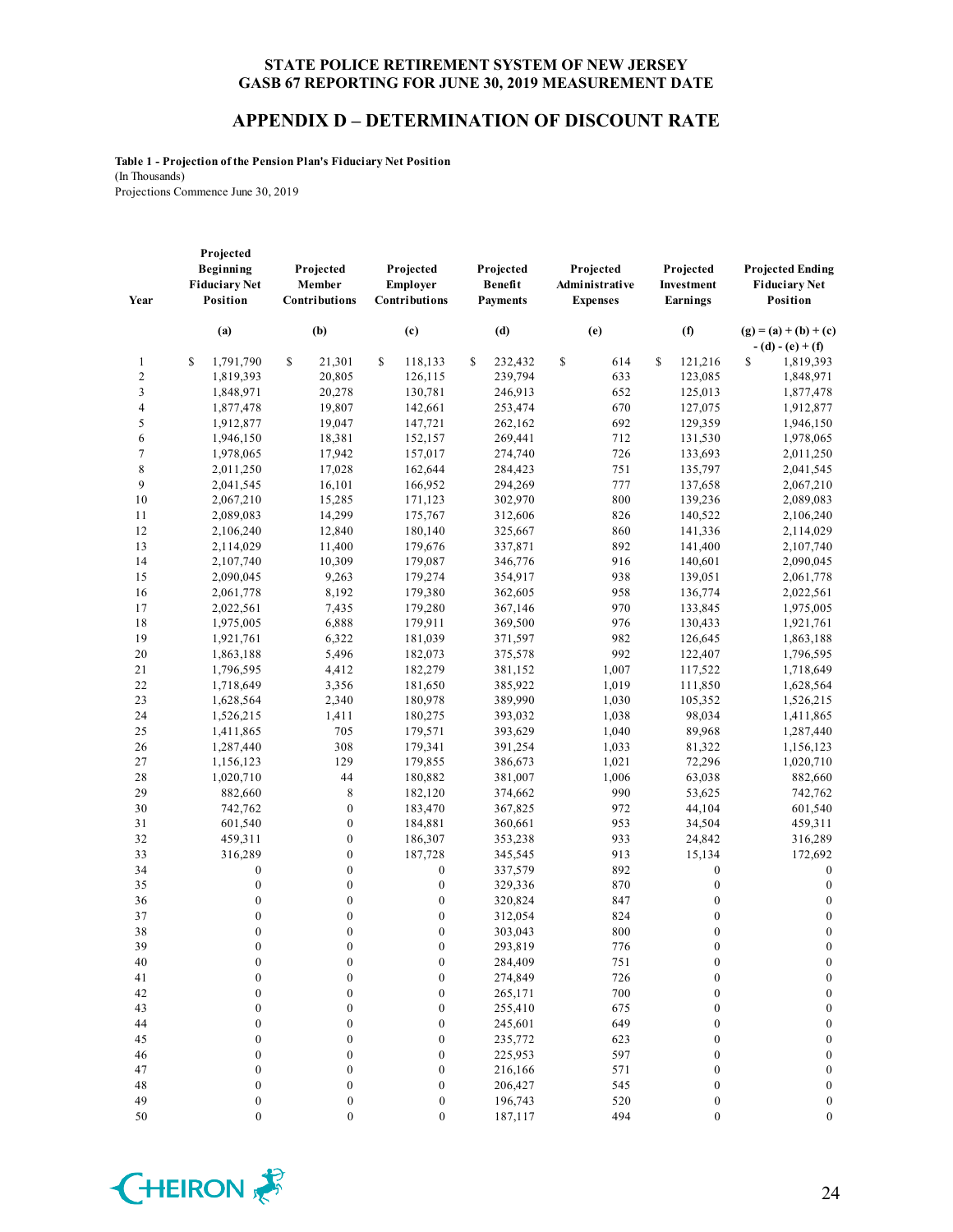#### **APPENDIX D – DETERMINATION OF DISCOUNT RATE**

**Table 1 - Projection of the Pension Plan's Fiduciary Net Position** (In Thousands) Projections Commence June 30, 2019

| Year        | Projected<br><b>Beginning</b><br><b>Fiduciary Net</b><br>Position | Projected<br>Member<br>Contributions | Projected<br>Employer<br>Contributions | Projected<br>Benefit<br><b>Payments</b> | Projected<br>Administrative<br><b>Expenses</b> | Projected<br>Investment<br>Earnings | <b>Projected Ending</b><br><b>Fiduciary Net</b><br>Position |
|-------------|-------------------------------------------------------------------|--------------------------------------|----------------------------------------|-----------------------------------------|------------------------------------------------|-------------------------------------|-------------------------------------------------------------|
|             | (a)                                                               | (b)                                  | $\left( \mathrm{c}\right)$             | (d)                                     | (e)                                            | (f)                                 | $(g) = (a) + (b) + (c)$<br>$- (d) - (e) + (f)$              |
| 51          | $\boldsymbol{0}$                                                  | $\boldsymbol{0}$                     | $\boldsymbol{0}$                       | 177,547                                 | 469                                            | $\boldsymbol{0}$                    | $\boldsymbol{0}$                                            |
| 52          | $\boldsymbol{0}$                                                  | $\boldsymbol{0}$                     | $\boldsymbol{0}$                       | 168,030                                 | 444                                            | $\boldsymbol{0}$                    | $\boldsymbol{0}$                                            |
| 53          | $\boldsymbol{0}$                                                  | $\boldsymbol{0}$                     | $\boldsymbol{0}$                       | 158,568                                 | 419                                            | $\boldsymbol{0}$                    | $\boldsymbol{0}$                                            |
| 54          | $\boldsymbol{0}$                                                  | $\boldsymbol{0}$                     | $\boldsymbol{0}$                       | 149,160                                 | 394                                            | $\boldsymbol{0}$                    | $\boldsymbol{0}$                                            |
| 55          | $\boldsymbol{0}$                                                  | $\boldsymbol{0}$                     | $\boldsymbol{0}$                       | 139,817                                 | 369                                            | $\boldsymbol{0}$                    | $\boldsymbol{0}$                                            |
| 56          | $\boldsymbol{0}$                                                  | $\boldsymbol{0}$                     | $\boldsymbol{0}$                       | 130,547                                 | 345                                            | $\boldsymbol{0}$                    | $\boldsymbol{0}$                                            |
| 57          | $\boldsymbol{0}$                                                  | $\boldsymbol{0}$                     | $\boldsymbol{0}$                       | 121,371                                 | 321                                            | $\boldsymbol{0}$                    | $\boldsymbol{0}$                                            |
| 58          | $\boldsymbol{0}$                                                  | $\boldsymbol{0}$                     | $\boldsymbol{0}$                       | 112,311                                 | 297                                            | $\boldsymbol{0}$                    | $\boldsymbol{0}$                                            |
| 59          | $\boldsymbol{0}$                                                  | $\boldsymbol{0}$                     | $\boldsymbol{0}$                       | 103,396                                 | 273                                            | $\boldsymbol{0}$                    | $\boldsymbol{0}$                                            |
| 60          | $\boldsymbol{0}$                                                  | $\boldsymbol{0}$                     | $\boldsymbol{0}$                       | 94,659                                  | 250                                            | $\boldsymbol{0}$                    | $\boldsymbol{0}$                                            |
| 61          | $\boldsymbol{0}$                                                  | $\boldsymbol{0}$                     | $\boldsymbol{0}$                       | 86,140                                  | 228                                            | $\boldsymbol{0}$                    | $\boldsymbol{0}$                                            |
| 62          | $\boldsymbol{0}$                                                  | $\boldsymbol{0}$                     | $\boldsymbol{0}$                       | 77,878                                  | 206                                            | $\boldsymbol{0}$                    | $\boldsymbol{0}$                                            |
| 63          | $\boldsymbol{0}$                                                  | $\boldsymbol{0}$                     | $\boldsymbol{0}$                       | 69,918                                  | 185                                            | $\boldsymbol{0}$                    | $\boldsymbol{0}$                                            |
| 64          | $\boldsymbol{0}$                                                  | $\boldsymbol{0}$                     | $\boldsymbol{0}$                       | 62,302                                  | 165                                            | $\boldsymbol{0}$                    | $\boldsymbol{0}$                                            |
| 65          | $\boldsymbol{0}$                                                  | $\boldsymbol{0}$                     | $\boldsymbol{0}$                       | 55,071                                  | 145                                            | $\boldsymbol{0}$                    | $\boldsymbol{0}$                                            |
| 66          | $\boldsymbol{0}$                                                  | $\boldsymbol{0}$                     | $\boldsymbol{0}$                       | 48,263                                  | 127                                            | $\boldsymbol{0}$                    | $\boldsymbol{0}$                                            |
| 67          | $\boldsymbol{0}$                                                  | $\boldsymbol{0}$                     | $\boldsymbol{0}$                       | 41,907                                  | 111                                            | $\boldsymbol{0}$                    | $\boldsymbol{0}$                                            |
| 68          | $\boldsymbol{0}$                                                  | $\boldsymbol{0}$                     | $\boldsymbol{0}$                       | 36,027                                  | 95                                             | $\boldsymbol{0}$                    | $\boldsymbol{0}$                                            |
| 69          | $\boldsymbol{0}$                                                  | $\boldsymbol{0}$                     | $\boldsymbol{0}$                       | 30,639                                  | $8\sqrt{1}$                                    | $\boldsymbol{0}$                    | $\boldsymbol{0}$                                            |
| 70          | $\boldsymbol{0}$                                                  | $\boldsymbol{0}$                     | $\boldsymbol{0}$                       | 25,753                                  | 68                                             | $\boldsymbol{0}$                    | $\boldsymbol{0}$                                            |
| 71          | $\boldsymbol{0}$                                                  | $\boldsymbol{0}$                     | $\boldsymbol{0}$                       | 21,374                                  | 56                                             | $\boldsymbol{0}$                    | $\boldsymbol{0}$                                            |
| $72\,$      | $\boldsymbol{0}$                                                  | $\boldsymbol{0}$                     | $\boldsymbol{0}$                       | 17,497                                  | 46                                             | $\boldsymbol{0}$                    | $\boldsymbol{0}$                                            |
| 73          | $\boldsymbol{0}$                                                  | $\boldsymbol{0}$                     | $\boldsymbol{0}$                       | 14,114                                  | 37                                             | $\boldsymbol{0}$                    | $\boldsymbol{0}$                                            |
| 74          | $\boldsymbol{0}$                                                  | $\boldsymbol{0}$                     | $\boldsymbol{0}$                       | 11,204                                  | $30\,$                                         | $\boldsymbol{0}$                    | $\boldsymbol{0}$                                            |
| 75          | $\boldsymbol{0}$                                                  | $\boldsymbol{0}$                     | $\boldsymbol{0}$                       | 8,744                                   | 23                                             | $\boldsymbol{0}$                    | $\boldsymbol{0}$                                            |
| 76          | $\boldsymbol{0}$                                                  | $\boldsymbol{0}$                     | $\boldsymbol{0}$                       | 6,700                                   | $18\,$                                         | $\boldsymbol{0}$                    | $\boldsymbol{0}$                                            |
| 77          | $\boldsymbol{0}$                                                  | $\boldsymbol{0}$                     | $\boldsymbol{0}$                       | 5,035                                   | 13                                             | $\boldsymbol{0}$                    | $\boldsymbol{0}$                                            |
| 78          | $\boldsymbol{0}$                                                  | $\boldsymbol{0}$                     | $\boldsymbol{0}$                       | 3,705                                   | 10                                             | $\boldsymbol{0}$                    | $\boldsymbol{0}$                                            |
| 79          | $\boldsymbol{0}$                                                  | $\boldsymbol{0}$                     | $\boldsymbol{0}$                       | 2,667                                   | $\tau$                                         | $\boldsymbol{0}$                    | $\boldsymbol{0}$                                            |
| 80          | $\boldsymbol{0}$                                                  | $\boldsymbol{0}$                     | $\boldsymbol{0}$                       | 1,875                                   | 5                                              | $\boldsymbol{0}$                    | $\boldsymbol{0}$                                            |
| 81          | $\boldsymbol{0}$                                                  | $\boldsymbol{0}$                     | $\boldsymbol{0}$                       | 1,286                                   | 3                                              | $\boldsymbol{0}$                    | $\boldsymbol{0}$                                            |
| 82          | $\boldsymbol{0}$                                                  | $\boldsymbol{0}$                     | $\boldsymbol{0}$                       | 859                                     | $\overline{c}$                                 | $\boldsymbol{0}$                    | $\boldsymbol{0}$                                            |
| 83          | $\boldsymbol{0}$                                                  | $\boldsymbol{0}$                     | $\boldsymbol{0}$                       | 558                                     | $\mathbf{1}$                                   | $\boldsymbol{0}$                    | $\boldsymbol{0}$                                            |
| 84          | $\boldsymbol{0}$                                                  | $\boldsymbol{0}$                     | $\boldsymbol{0}$                       | 352                                     | $\mathbf{1}$                                   | $\boldsymbol{0}$                    | $\boldsymbol{0}$                                            |
| 85          | $\boldsymbol{0}$                                                  | $\boldsymbol{0}$                     | $\boldsymbol{0}$                       | 216                                     | 1                                              | $\boldsymbol{0}$                    | $\boldsymbol{0}$                                            |
| 86          | $\boldsymbol{0}$                                                  | $\boldsymbol{0}$                     | $\boldsymbol{0}$                       | 128                                     | $\boldsymbol{0}$                               | $\boldsymbol{0}$                    | $\boldsymbol{0}$                                            |
| 87          | $\boldsymbol{0}$                                                  | $\boldsymbol{0}$                     | $\boldsymbol{0}$                       | 74                                      | $\boldsymbol{0}$                               | $\boldsymbol{0}$                    | $\boldsymbol{0}$                                            |
| $8\,8$      | $\boldsymbol{0}$                                                  | $\boldsymbol{0}$                     | $\boldsymbol{0}$                       | 41                                      | $\boldsymbol{0}$                               | $\boldsymbol{0}$                    | $\boldsymbol{0}$                                            |
| 89          | $\Omega$                                                          | $\Omega$                             | $\Omega$                               | 22                                      | $\Omega$                                       | $\Omega$                            | $\Omega$                                                    |
| 90          | $\boldsymbol{0}$                                                  | $\boldsymbol{0}$                     | $\boldsymbol{0}$                       | 12                                      | $\boldsymbol{0}$                               | $\boldsymbol{0}$                    | $\boldsymbol{0}$                                            |
| $9\sqrt{1}$ | $\boldsymbol{0}$                                                  | $\boldsymbol{0}$                     | $\boldsymbol{0}$                       | $\sqrt{6}$                              | $\boldsymbol{0}$                               | $\boldsymbol{0}$                    | $\boldsymbol{0}$                                            |
| 92          | $\boldsymbol{0}$                                                  | $\boldsymbol{0}$                     | $\boldsymbol{0}$                       | 3                                       | 0                                              | $\boldsymbol{0}$                    | $\boldsymbol{0}$                                            |
| 93          | $\boldsymbol{0}$                                                  | $\boldsymbol{0}$                     | $\boldsymbol{0}$                       | $\mathbf{1}$                            | $\overline{0}$                                 | $\boldsymbol{0}$                    | $\boldsymbol{0}$                                            |
| 94          | $\boldsymbol{0}$                                                  | $\boldsymbol{0}$                     | $\boldsymbol{0}$                       | $\mathbf{1}$                            | $\boldsymbol{0}$                               | $\boldsymbol{0}$                    | $\boldsymbol{0}$                                            |
| 95          | $\boldsymbol{0}$                                                  | $\boldsymbol{0}$                     | $\boldsymbol{0}$                       | $\boldsymbol{0}$                        | $\boldsymbol{0}$                               | $\boldsymbol{0}$                    | $\boldsymbol{0}$                                            |
| 96          | $\boldsymbol{0}$                                                  | $\boldsymbol{0}$                     | $\boldsymbol{0}$                       | $\boldsymbol{0}$                        | $\boldsymbol{0}$                               | $\boldsymbol{0}$                    | $\boldsymbol{0}$                                            |
| 97          | $\boldsymbol{0}$                                                  | $\boldsymbol{0}$                     | $\boldsymbol{0}$                       | $\boldsymbol{0}$                        | $\boldsymbol{0}$                               | $\boldsymbol{0}$                    | $\boldsymbol{0}$                                            |
| 98          | $\boldsymbol{0}$                                                  | $\boldsymbol{0}$                     | $\boldsymbol{0}$                       | $\boldsymbol{0}$                        | $\boldsymbol{0}$                               | $\boldsymbol{0}$                    | $\boldsymbol{0}$                                            |
| 99          | $\boldsymbol{0}$                                                  | $\boldsymbol{0}$                     | $\boldsymbol{0}$                       | $\boldsymbol{0}$                        | $\boldsymbol{0}$                               | $\boldsymbol{0}$                    | $\boldsymbol{0}$                                            |
| $100\,$     | $\boldsymbol{0}$                                                  | $\boldsymbol{0}$                     | $\boldsymbol{0}$                       | $\boldsymbol{0}$                        | $\boldsymbol{0}$                               | $\boldsymbol{0}$                    | $\boldsymbol{0}$                                            |

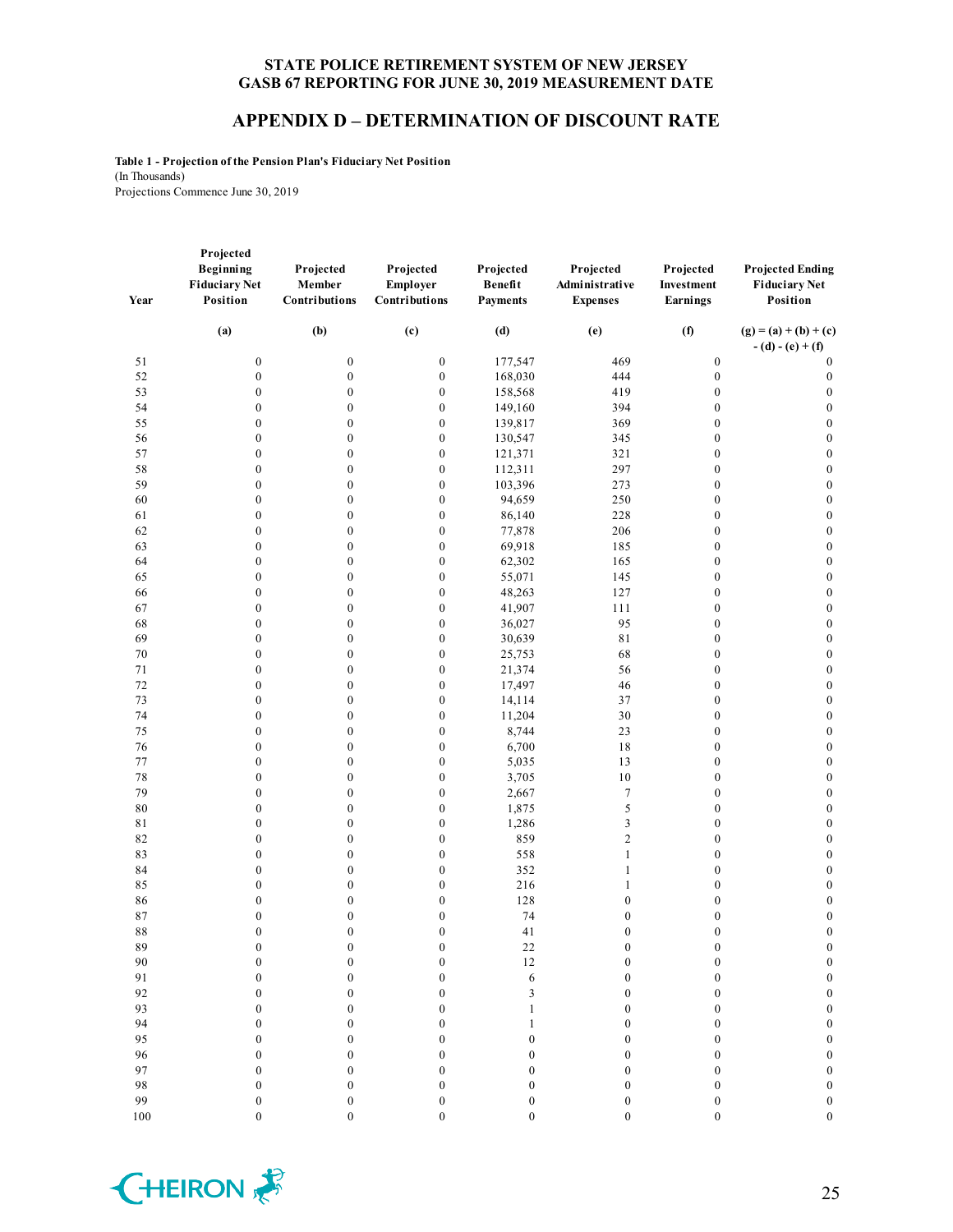#### **APPENDIX D – DETERMINATION OF DISCOUNT RATE**

**Table 2 - Actuarial Present Values of Projected Benefit Payments**

(In Thousands)

Projections Commence June 30, 2019

\* From Table 1 - Projection of the Pension Plan's Fiduciary Net Position, column (a)

\*\* From Table 1 - Projection of the Pension Plan's Fiduciary Net Position, column (d)

| Year           | Projected<br>Beginning<br><b>Fiduciary Net</b><br>Position* | <b>Projected Benefit</b><br><b>Payments</b> for<br>current Plan<br>participants** | "Funded" Portion of<br><b>Benefit Payments</b> | "Unfunded"<br>Portion of<br>Benefit<br><b>Payments</b> | <b>Present Value of</b><br>"Funded" Benefit<br><b>Payments</b> | <b>Present Value of</b><br>"Unfunded" Benefit<br><b>Payments</b> | <b>Present Value of</b><br><b>Benefit Payments</b><br><b>Using the Single</b><br><b>Discount Rate</b> |
|----------------|-------------------------------------------------------------|-----------------------------------------------------------------------------------|------------------------------------------------|--------------------------------------------------------|----------------------------------------------------------------|------------------------------------------------------------------|-------------------------------------------------------------------------------------------------------|
| (a)            | (b)                                                         | (c)                                                                               | $(d) = (c)$ if $(b) >= (c)$                    | $(e) = (c) - (d)$                                      | $(f) = (d) /$<br>$(1+7.00\%)$ <sup>^</sup> [(a) - .5]          | $(g) = (e) /$<br>$(1+3.50\%)$ <sup>^</sup> [(a) - .5]            | $(h) = (c) /$<br>$(1+5.51\%)$ <sup>^</sup> [(a) - .5]                                                 |
| $\mathbf{1}$   | 1,791,790<br>\$                                             | \$<br>232,432                                                                     | \$<br>232,432                                  | $\boldsymbol{0}$<br>\$                                 | \$<br>224,701                                                  | \$<br>$\boldsymbol{0}$                                           | S<br>226,280                                                                                          |
| $\overline{c}$ | 1,819,393                                                   | 239,794                                                                           | 239,794                                        | $\boldsymbol{0}$                                       | 216,652                                                        | $\mathbf{0}$                                                     | 221,253                                                                                               |
| 3              | 1,848,971                                                   | 246,913                                                                           | 246,913                                        | $\boldsymbol{0}$                                       | 208,489                                                        | $\boldsymbol{0}$                                                 | 215,921                                                                                               |
| $\overline{4}$ | 1,877,478                                                   | 253,474                                                                           | 253,474                                        | $\mathbf{0}$                                           | 200,028                                                        | $\mathbf{0}$                                                     | 210,080                                                                                               |
| 5              | 1,912,877                                                   | 262,162                                                                           | 262,162                                        | $\mathbf{0}$                                           | 193,350                                                        | $\mathbf{0}$                                                     | 205,931                                                                                               |
| 6              | 1,946,150                                                   | 269,441                                                                           | 269,441                                        | $\boldsymbol{0}$                                       | 185,718                                                        | $\boldsymbol{0}$                                                 | 200,593                                                                                               |
| $\tau$         | 1,978,065                                                   | 274,740                                                                           | 274,740                                        | $\boldsymbol{0}$                                       | 176,981                                                        | $\mathbf{0}$                                                     | 193,853                                                                                               |
| $\,$ 8 $\,$    | 2,011,250                                                   | 284,423                                                                           | 284,423                                        | $\boldsymbol{0}$                                       | 171,233                                                        | $\mathbf{0}$                                                     | 190,203                                                                                               |
| 9              | 2,041,545                                                   | 294,269                                                                           | 294,269                                        | $\overline{0}$                                         | 165,570                                                        | $\overline{0}$                                                   | 186,508                                                                                               |
| 10             | 2,067,210                                                   | 302,970                                                                           | 302,970                                        | $\boldsymbol{0}$                                       | 159,314                                                        | $\boldsymbol{0}$                                                 | 181,992                                                                                               |
| 11             | 2,089,083                                                   | 312,606                                                                           | 312,606                                        | $\mathbf{0}$                                           | 153,627                                                        | $\mathbf{0}$                                                     | 177,971                                                                                               |
| 12             | 2,106,240                                                   | 325,667                                                                           | 325,667                                        | $\boldsymbol{0}$                                       | 149,575                                                        | $\overline{0}$                                                   | 175,722                                                                                               |
| 13             | 2,114,029                                                   | 337,871                                                                           | 337,871                                        | $\boldsymbol{0}$                                       | 145,029                                                        | $\boldsymbol{0}$                                                 | 172,784                                                                                               |
| 14             | 2,107,740                                                   | 346,776                                                                           | 346,776                                        | $\boldsymbol{0}$                                       | 139,113                                                        | $\mathbf{0}$                                                     | 168,075                                                                                               |
| 15             | 2,090,045                                                   | 354,917                                                                           | 354,917                                        | $\boldsymbol{0}$                                       | 133,065                                                        | $\boldsymbol{0}$                                                 | 163,035                                                                                               |
| 16             | 2,061,778                                                   | 362,605                                                                           | 362,605                                        | $\overline{0}$                                         | 127,053                                                        | $\overline{0}$                                                   | 157,866                                                                                               |
| 17             | 2,022,561                                                   | 367,146                                                                           | 367,146                                        | $\boldsymbol{0}$                                       | 120,228                                                        | $\overline{0}$                                                   | 151,493                                                                                               |
| 18             | 1,975,005                                                   | 369,500                                                                           | 369,500                                        | $\mathbf{0}$                                           | 113,083                                                        | $\mathbf{0}$                                                     | 144,500                                                                                               |
| 19             | 1,921,761                                                   | 371,597                                                                           | 371,597                                        | $\boldsymbol{0}$                                       | 106,285                                                        | $\mathbf{0}$                                                     | 137,730                                                                                               |
| 20             | 1,863,188                                                   | 375,578                                                                           | 375,578                                        | $\mathbf{0}$                                           | 100,396                                                        | $\overline{0}$                                                   | 131,933                                                                                               |
| 21             |                                                             |                                                                                   |                                                | $\boldsymbol{0}$                                       |                                                                | $\overline{0}$                                                   |                                                                                                       |
| 22             | 1,796,595                                                   | 381,152                                                                           | 381,152                                        | $\boldsymbol{0}$                                       | 95,221                                                         | $\boldsymbol{0}$                                                 | 126,898                                                                                               |
| 23             | 1,718,649<br>1,628,564                                      | 385,922<br>389,990                                                                | 385,922<br>389,990                             | $\mathbf{0}$                                           | 90,105<br>85,098                                               | $\mathbf{0}$                                                     | 121,774                                                                                               |
| 24             |                                                             |                                                                                   |                                                | $\boldsymbol{0}$                                       |                                                                | $\boldsymbol{0}$                                                 | 116,630                                                                                               |
|                | 1,526,215                                                   | 393,032                                                                           | 393,032                                        | $\overline{0}$                                         | 80,151                                                         | $\overline{0}$                                                   | 111,400                                                                                               |
| 25             | 1,411,865                                                   | 393,629                                                                           | 393,629                                        |                                                        | 75,021                                                         |                                                                  | 105,741                                                                                               |
| 26<br>27       | 1,287,440                                                   | 391,254                                                                           | 391,254                                        | $\boldsymbol{0}$<br>$\mathbf{0}$                       | 69,690                                                         | $\boldsymbol{0}$<br>$\mathbf{0}$                                 | 99,613                                                                                                |
|                | 1,156,123                                                   | 386,673                                                                           | 386,673                                        | $\overline{0}$                                         | 64,369                                                         | $\overline{0}$                                                   | 93,304                                                                                                |
| 28             | 1,020,710                                                   | 381,007                                                                           | 381,007                                        | $\mathbf{0}$                                           | 59,276                                                         | $\overline{0}$                                                   | 87,135                                                                                                |
| 29             | 882,660                                                     | 374,662                                                                           | 374,662                                        | $\mathbf{0}$                                           | 54,476                                                         | $\overline{0}$                                                   | 81,208                                                                                                |
| 30             | 742,762                                                     | 367,825                                                                           | 367,825                                        |                                                        | 49,983                                                         |                                                                  | 75,561                                                                                                |
| 31             | 601,540                                                     | 360,661                                                                           | 360,661                                        | $\boldsymbol{0}$                                       | 45,803                                                         | $\boldsymbol{0}$                                                 | 70,219                                                                                                |
| 32             | 459,311                                                     | 353,238                                                                           | 353,238                                        | $\mathbf{0}$                                           | 41,926                                                         | $\mathbf{0}$                                                     | 65,182                                                                                                |
| 33             | 316,289                                                     | 345,545                                                                           | 316,289                                        | 29,257                                                 | 35,084                                                         | 9,565                                                            | 60,431                                                                                                |
| 34             | $\mathbf{0}$                                                | 337,579                                                                           | $\boldsymbol{0}$                               | 337,579                                                | $\boldsymbol{0}$                                               | 106,628                                                          | 55,954                                                                                                |
| 35             | $\boldsymbol{0}$                                            | 329,336                                                                           | $\boldsymbol{0}$                               | 329,336                                                | $\boldsymbol{0}$                                               | 100,507                                                          | 51,737                                                                                                |
| 36             | $\boldsymbol{0}$                                            | 320,824                                                                           | $\boldsymbol{0}$                               | 320,824                                                | $\mathbf{0}$                                                   | 94,599                                                           | 47,767                                                                                                |
| 37             | $\boldsymbol{0}$                                            | 312,054                                                                           | $\boldsymbol{0}$                               | 312,054                                                | $\boldsymbol{0}$                                               | 88,901                                                           | 44,034                                                                                                |
| 38             | $\boldsymbol{0}$                                            | 303,043                                                                           | $\boldsymbol{0}$                               | 303,043                                                | $\boldsymbol{0}$                                               | 83,415                                                           | 40,529                                                                                                |
| 39             | $\mathbf{0}$                                                | 293,819                                                                           | $\mathbf{0}$                                   | 293,819                                                | $\mathbf{0}$                                                   | 78,141                                                           | 37,243                                                                                                |
| 40             | $\boldsymbol{0}$                                            | 284,409                                                                           | $\boldsymbol{0}$                               | 284,409                                                | $\boldsymbol{0}$                                               | 73,080                                                           | 34,167                                                                                                |
| 41             | $\mathbf{0}$                                                | 274,849                                                                           | $\mathbf{0}$                                   | 274,849                                                | $\mathbf{0}$                                                   | 68,235                                                           | 31,293                                                                                                |
| 42             | $\boldsymbol{0}$                                            | 265,171                                                                           | $\boldsymbol{0}$                               | 265,171                                                | $\boldsymbol{0}$                                               | 63,606                                                           | 28,614                                                                                                |
| 43             | $\mathbf{0}$                                                | 255,410                                                                           | $\mathbf{0}$                                   | 255,410                                                | $\mathbf{0}$                                                   | 59,193                                                           | 26,122                                                                                                |
| 44             | $\mathbf{0}$                                                | 245,601                                                                           | $\boldsymbol{0}$                               | 245,601                                                | $\boldsymbol{0}$                                               | 54,995                                                           | 23,806                                                                                                |
| 45             | $\boldsymbol{0}$                                            | 235,772                                                                           | $\boldsymbol{0}$                               | 235,772                                                | $\mathbf{0}$                                                   | 51,009                                                           | 21,660                                                                                                |
| 46             | $\boldsymbol{0}$                                            | 225,953                                                                           | $\boldsymbol{0}$                               | 225,953                                                | $\boldsymbol{0}$                                               | 47,232                                                           | 19,673                                                                                                |
| 47             | $\boldsymbol{0}$                                            | 216,166                                                                           | $\boldsymbol{0}$                               | 216,166                                                | $\boldsymbol{0}$                                               | 43,658                                                           | 17,838                                                                                                |
| 48             | $\boldsymbol{0}$                                            | 206,427                                                                           | $\boldsymbol{0}$                               | 206,427                                                | $\boldsymbol{0}$                                               | 40,281                                                           | 16,145                                                                                                |
| 49             | $\boldsymbol{0}$                                            | 196,743                                                                           | $\boldsymbol{0}$                               | 196,743                                                | $\boldsymbol{0}$                                               | 37,093                                                           | 14,583                                                                                                |
| 50             | $\theta$                                                    | 187,117                                                                           | $\theta$                                       | 187,117                                                | $\theta$                                                       | 34,085                                                           | 13,145                                                                                                |

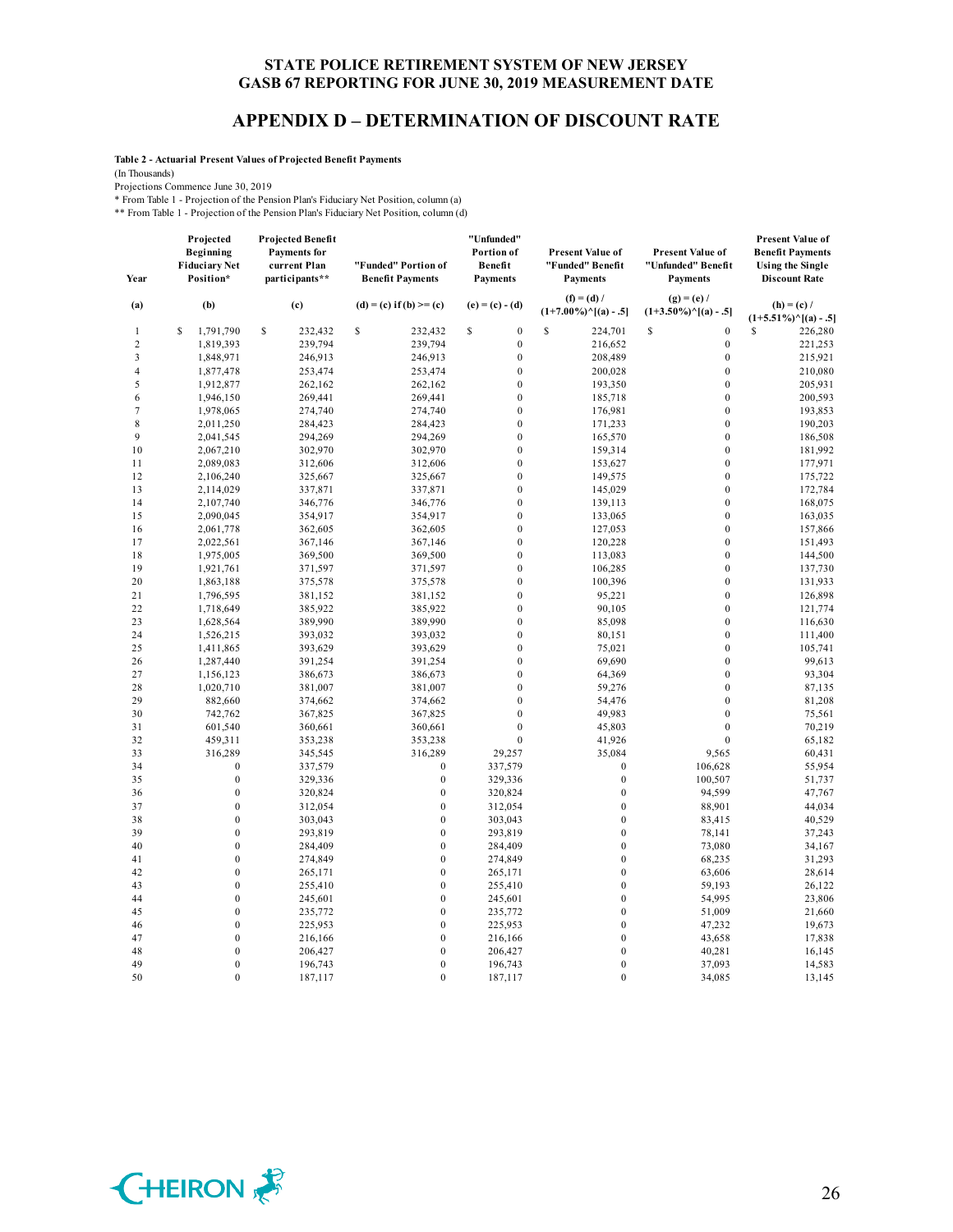#### **APPENDIX D – DETERMINATION OF DISCOUNT RATE**

**Table 2 - Actuarial Present Values of Projected Benefit Payments**

(In Thousands)

Projections Commence June 30, 2019

\* From Table 1 - Projection of the Pension Plan's Fiduciary Net Position, column (a)

\*\* From Table 1 - Projection of the Pension Plan's Fiduciary Net Position, column (d)

| Year     | Projected<br>Beginning<br><b>Fiduciary Net</b><br>Position* | <b>Projected Benefit</b><br><b>Payments</b> for<br>current Plan<br>participants** | "Funded" Portion of<br><b>Benefit Payments</b> | "Unfunded"<br>Portion of<br>Benefit<br><b>Payments</b> | <b>Present Value of</b><br>"Funded" Benefit<br><b>Payments</b> | <b>Present Value of</b><br>"Unfunded" Benefit<br><b>Payments</b> | <b>Present Value of</b><br><b>Benefit Payments</b><br><b>Using the Single</b><br><b>Discount Rate</b> |
|----------|-------------------------------------------------------------|-----------------------------------------------------------------------------------|------------------------------------------------|--------------------------------------------------------|----------------------------------------------------------------|------------------------------------------------------------------|-------------------------------------------------------------------------------------------------------|
| (a)      | (b)                                                         | (c)                                                                               | $(d) = (c)$ if $(b) >= (c)$                    | $(e) = (c) - (d)$                                      | $(f) = (d) /$<br>$(1+7.00\%)^{\wedge}[(a) - .5]$               | $(g) = (e) /$<br>$(1+3.50\%)$ <sup>^</sup> [(a) - .5]            | $(h) = (c) /$<br>$(1+5.51\%)$ <sup>{</sup> [(a) - .5]                                                 |
| 51       | $\boldsymbol{0}$                                            | 177,547                                                                           | $\boldsymbol{0}$                               | 177,547                                                | $\boldsymbol{0}$                                               | 31,248                                                           | 11,822                                                                                                |
| 52       | $\boldsymbol{0}$                                            | 168,030                                                                           | $\boldsymbol{0}$                               | 168,030                                                | $\boldsymbol{0}$                                               | 28,573                                                           | 10,604                                                                                                |
| 53       | $\boldsymbol{0}$                                            | 158,568                                                                           | $\mathbf{0}$                                   | 158,568                                                | $\boldsymbol{0}$                                               | 26,052                                                           | 9,484                                                                                                 |
| 54       | $\mathbf{0}$                                                | 149,160                                                                           | $\mathbf{0}$                                   | 149,160                                                | $\mathbf{0}$                                                   | 23,678                                                           | 8,455                                                                                                 |
| 55       | $\boldsymbol{0}$                                            | 139,817                                                                           | $\mathbf{0}$                                   | 139,817                                                | $\boldsymbol{0}$                                               | 21,444                                                           | 7,511                                                                                                 |
| 56       | $\mathbf{0}$                                                | 130,547                                                                           | $\mathbf{0}$                                   | 130,547                                                | $\mathbf{0}$                                                   | 19,345                                                           | 6,647                                                                                                 |
| 57       | $\boldsymbol{0}$                                            | 121,371                                                                           | $\mathbf{0}$                                   | 121,371                                                | $\mathbf{0}$                                                   | 17,377                                                           | 5,857                                                                                                 |
| 58       | $\boldsymbol{0}$                                            | 112,311                                                                           | $\boldsymbol{0}$                               | 112,311                                                | $\boldsymbol{0}$                                               | 15,536                                                           | 5,137                                                                                                 |
| 59       | $\boldsymbol{0}$                                            | 103,396                                                                           | $\boldsymbol{0}$                               | 103,396                                                | $\boldsymbol{0}$                                               | 13,819                                                           | 4,482                                                                                                 |
| 60       | $\boldsymbol{0}$                                            | 94,659                                                                            | $\boldsymbol{0}$                               | 94,659                                                 | $\boldsymbol{0}$                                               | 12,224                                                           | 3,889                                                                                                 |
| 61       | $\boldsymbol{0}$                                            | 86,140                                                                            | $\boldsymbol{0}$                               | 86,140                                                 | $\boldsymbol{0}$                                               | 10,748                                                           | 3,354                                                                                                 |
| 62       | $\boldsymbol{0}$                                            | 77,878                                                                            | $\boldsymbol{0}$                               | 77,878                                                 | $\boldsymbol{0}$                                               | 9,388                                                            | 2,874                                                                                                 |
| 63       | $\boldsymbol{0}$                                            | 69,918                                                                            | $\boldsymbol{0}$                               | 69,918                                                 | $\boldsymbol{0}$                                               | 8,144                                                            | 2,445                                                                                                 |
| 64       | $\mathbf{0}$                                                | 62,302                                                                            | $\mathbf{0}$                                   | 62,302                                                 | $\mathbf{0}$                                                   | 7,011                                                            | 2,065                                                                                                 |
| 65       | $\boldsymbol{0}$                                            | 55,071                                                                            | $\mathbf{0}$                                   | 55,071                                                 | $\boldsymbol{0}$                                               | 5,988                                                            | 1,730                                                                                                 |
| 66       | $\boldsymbol{0}$                                            | 48,263                                                                            | $\boldsymbol{0}$                               | 48,263                                                 | $\boldsymbol{0}$                                               | 5,070                                                            | 1,437                                                                                                 |
| 67       | $\boldsymbol{0}$                                            | 41,907                                                                            | $\mathbf{0}$                                   | 41,907                                                 | $\boldsymbol{0}$                                               | 4,254                                                            | 1,183                                                                                                 |
| 68       | $\boldsymbol{0}$                                            | 36,027                                                                            | $\mathbf{0}$                                   | 36,027                                                 | $\boldsymbol{0}$                                               | 3,533                                                            | 964                                                                                                   |
| 69       | $\boldsymbol{0}$                                            | 30,639                                                                            | $\mathbf{0}$                                   | 30,639                                                 | $\boldsymbol{0}$                                               | 2,903                                                            | 777                                                                                                   |
| 70<br>71 | $\boldsymbol{0}$<br>$\boldsymbol{0}$                        | 25,753<br>21,374                                                                  | $\boldsymbol{0}$<br>$\boldsymbol{0}$           | 25,753<br>21,374                                       | $\boldsymbol{0}$<br>$\boldsymbol{0}$                           | 2,358<br>1,891                                                   | 619<br>487                                                                                            |
| 72       | $\boldsymbol{0}$                                            | 17,497                                                                            | $\boldsymbol{0}$                               | 17,497                                                 | $\boldsymbol{0}$                                               | 1,495                                                            | 378                                                                                                   |
| 73       | $\boldsymbol{0}$                                            | 14,114                                                                            | $\boldsymbol{0}$                               | 14,114                                                 | $\boldsymbol{0}$                                               | 1,165                                                            | 289                                                                                                   |
| 74       | $\boldsymbol{0}$                                            | 11,204                                                                            | $\boldsymbol{0}$                               | 11,204                                                 | $\boldsymbol{0}$                                               | 894                                                              | 217                                                                                                   |
| 75       | $\mathbf{0}$                                                | 8,744                                                                             | $\mathbf{0}$                                   | 8,744                                                  | $\boldsymbol{0}$                                               | 674                                                              | 161                                                                                                   |
| 76       | $\mathbf{0}$                                                | 6,700                                                                             | $\mathbf{0}$                                   | 6,700                                                  | $\mathbf{0}$                                                   | 499                                                              | 117                                                                                                   |
| 77       | $\boldsymbol{0}$                                            | 5,035                                                                             | $\boldsymbol{0}$                               | 5,035                                                  | $\boldsymbol{0}$                                               | 362                                                              | 83                                                                                                    |
| 78       | $\boldsymbol{0}$                                            | 3,705                                                                             | $\mathbf{0}$                                   | 3,705                                                  | $\boldsymbol{0}$                                               | 258                                                              | 58                                                                                                    |
| 79       | $\boldsymbol{0}$                                            | 2,667                                                                             | $\boldsymbol{0}$                               | 2,667                                                  | $\boldsymbol{0}$                                               | 179                                                              | 40                                                                                                    |
| 80       | $\boldsymbol{0}$                                            | 1,875                                                                             | $\boldsymbol{0}$                               | 1,875                                                  | $\boldsymbol{0}$                                               | 122                                                              | 26                                                                                                    |
| 81       | $\boldsymbol{0}$                                            | 1,286                                                                             | $\mathbf{0}$                                   | 1,286                                                  | $\boldsymbol{0}$                                               | 81                                                               | 17                                                                                                    |
| 82       | $\boldsymbol{0}$                                            | 859                                                                               | $\boldsymbol{0}$                               | 859                                                    | $\boldsymbol{0}$                                               | 52                                                               | 11                                                                                                    |
| 83       | $\boldsymbol{0}$                                            | 558                                                                               | $\boldsymbol{0}$                               | 558                                                    | $\boldsymbol{0}$                                               | 33                                                               | $\tau$                                                                                                |
| 84       | $\boldsymbol{0}$                                            | 352                                                                               | $\boldsymbol{0}$                               | 352                                                    | $\boldsymbol{0}$                                               | 20                                                               | $\overline{4}$                                                                                        |
| 85       | $\boldsymbol{0}$                                            | 216                                                                               | $\boldsymbol{0}$                               | 216                                                    | $\boldsymbol{0}$                                               | 12                                                               | $\sqrt{2}$                                                                                            |
| 86       | $\mathbf{0}$                                                | 128                                                                               | $\mathbf{0}$                                   | 128                                                    | $\mathbf{0}$                                                   | $\tau$                                                           | $\,1\,$                                                                                               |
| 87       | $\mathbf{0}$                                                | 74                                                                                | $\mathbf{0}$                                   | 74                                                     | $\boldsymbol{0}$                                               | $\overline{4}$                                                   | $\mathbf{1}$                                                                                          |
| 88       | $\mathbf{0}$                                                | 41                                                                                | $\mathbf{0}$                                   | 41                                                     | $\mathbf{0}$                                                   | $\overline{c}$                                                   | $\boldsymbol{0}$                                                                                      |
| 89       | $\boldsymbol{0}$                                            | 22                                                                                | $\boldsymbol{0}$                               | 22                                                     | $\boldsymbol{0}$                                               | $\mathbf{1}$                                                     | $\boldsymbol{0}$                                                                                      |
| 90       | $\boldsymbol{0}$                                            | 12                                                                                | $\boldsymbol{0}$                               | 12                                                     | $\boldsymbol{0}$                                               | $\mathbf{1}$                                                     | $\boldsymbol{0}$                                                                                      |
| 91       | $\boldsymbol{0}$                                            | 6                                                                                 | $\boldsymbol{0}$                               | 6                                                      | $\boldsymbol{0}$                                               | $\boldsymbol{0}$                                                 | $\boldsymbol{0}$                                                                                      |
| 92       | $\boldsymbol{0}$                                            | 3                                                                                 | $\boldsymbol{0}$                               | 3                                                      | $\boldsymbol{0}$                                               | $\boldsymbol{0}$                                                 | $\boldsymbol{0}$                                                                                      |
| 93       | $\boldsymbol{0}$                                            | $\mathbf{1}$                                                                      | $\mathbf{0}$                                   | $\mathbf{1}$                                           | $\boldsymbol{0}$                                               | $\boldsymbol{0}$                                                 | $\boldsymbol{0}$                                                                                      |
| 94       | $\boldsymbol{0}$                                            | $\mathbf{1}$                                                                      | $\boldsymbol{0}$                               | 1                                                      | $\boldsymbol{0}$                                               | $\boldsymbol{0}$                                                 | $\boldsymbol{0}$                                                                                      |
| 95       | $\boldsymbol{0}$                                            | $\boldsymbol{0}$                                                                  | $\boldsymbol{0}$                               | $\boldsymbol{0}$                                       | $\boldsymbol{0}$                                               | $\boldsymbol{0}$                                                 | $\boldsymbol{0}$                                                                                      |
| 96       | $\boldsymbol{0}$                                            | $\boldsymbol{0}$                                                                  | $\boldsymbol{0}$                               | $\boldsymbol{0}$                                       | $\boldsymbol{0}$                                               | $\boldsymbol{0}$                                                 | $\boldsymbol{0}$                                                                                      |
| 97       | $\mathbf{0}$                                                | $\boldsymbol{0}$                                                                  | $\mathbf{0}$                                   | $\mathbf{0}$                                           | $\boldsymbol{0}$                                               | $\mathbf{0}$                                                     | $\boldsymbol{0}$                                                                                      |
| 98       | $\mathbf{0}$                                                | $\mathbf{0}$                                                                      | $\mathbf{0}$                                   | $\overline{0}$                                         | $\mathbf{0}$                                                   | $\mathbf{0}$                                                     | $\mathbf{0}$                                                                                          |
| 99       | $\boldsymbol{0}$                                            | $\boldsymbol{0}$                                                                  | $\boldsymbol{0}$                               | $\mathbf{0}$                                           | $\mathbf{0}$                                                   | $\mathbf{0}$                                                     | $\boldsymbol{0}$                                                                                      |
| 100      | $\mathbf{0}$                                                | $\mathbf{0}$                                                                      | $\mathbf{0}$                                   | $\mathbf{0}$                                           | $\mathbf{0}$                                                   | $\mathbf{0}$                                                     | $\mathbf{0}$                                                                                          |
|          |                                                             |                                                                                   |                                                |                                                        | $4,035,691 + S$<br>$\mathbf S$                                 | $1,410,668 = S$                                                  | 5,446,359                                                                                             |

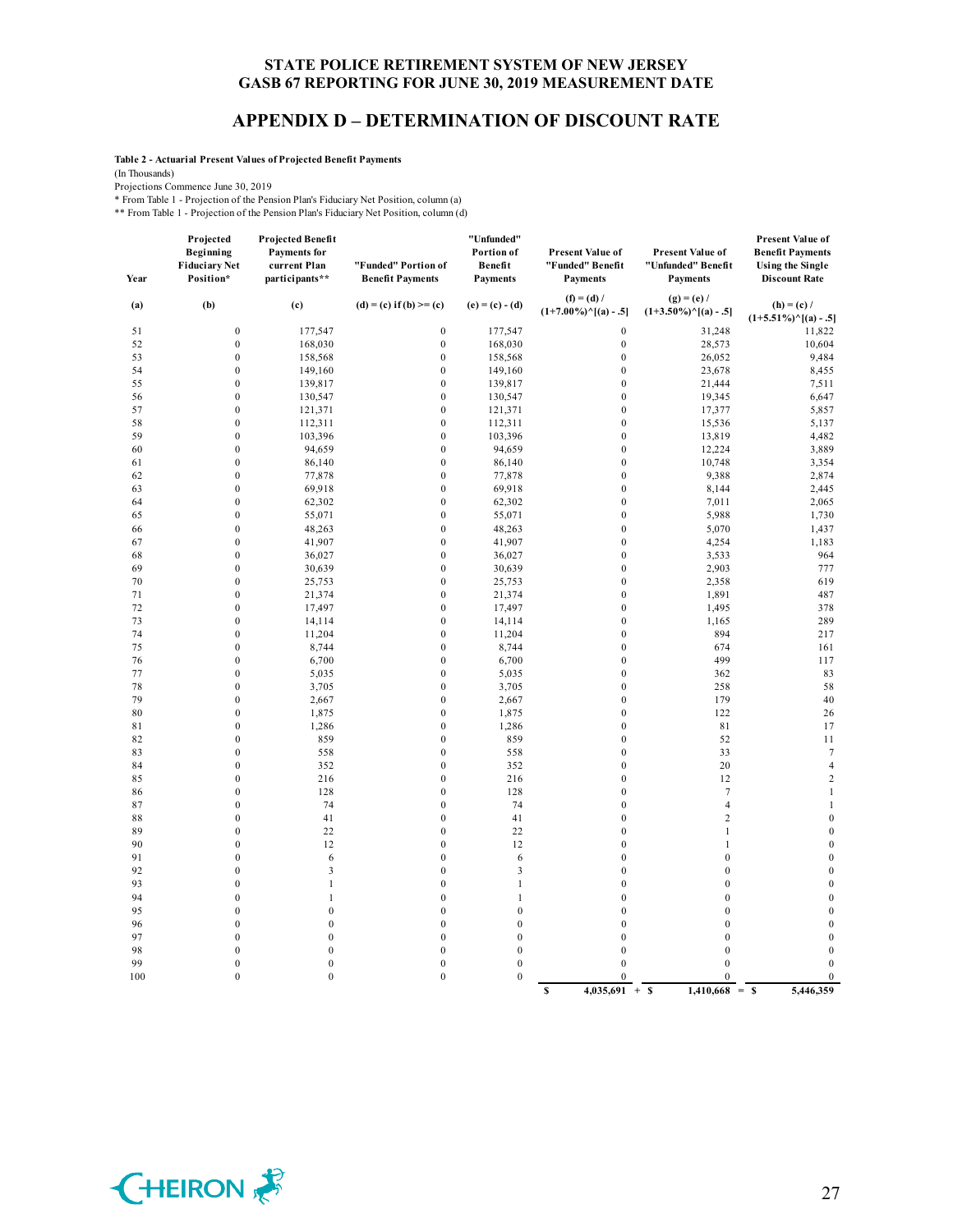## **APPENDIX E – GLOSSARY OF TERMS**

#### **1. Actuarially Determined Contribution**

A target or recommended contribution for the reporting period, determined in conformity with Actuarial Standards of Practice based on the most recent measurement available when the contribution for the reporting period was adopted.

## **2. Actuarial Valuation Date**

The date as of which an actuarial valuation is performed. This date may be up to 24 months prior to the measurement date and up to 30 months prior to the employer's reporting date.

# **3. Entry Age Actuarial Cost Method**

The actuarial cost method required for GASB 67 calculations. Under this method, the actuarial present value of the projected benefits of each individual included in an actuarial valuation is allocated on a level basis over the earnings of the individual between entry age and assumed exit ages. The portion of this actuarial present value allocated to a valuation year is called the Service Cost. The portion of this actuarial present value not provided for at a valuation date by the actuarial present value of future service costs is called the Total Pension Liability.

#### **4. Measurement Date**

The date as of which the Total Pension Liability and Plan Fiduciary Net Position are measured. The Total Pension Liability may be projected from the Actuarial Valuation Date to the Measurement Date. The Measurement Date must be the same as the Reporting Date for the plan.

#### **5. Net Pension Liability**

The liability of employers and nonemployer contributing entities for employees for benefits provided through a defined benefit pension plan. It is calculated as the Total Pension Liability less the Plan Fiduciary Net Position.

#### **6. Plan Fiduciary Net Position**

The fair or market value of assets.

# **7. Reporting Date**

The last day of the plan or employer's fiscal year.